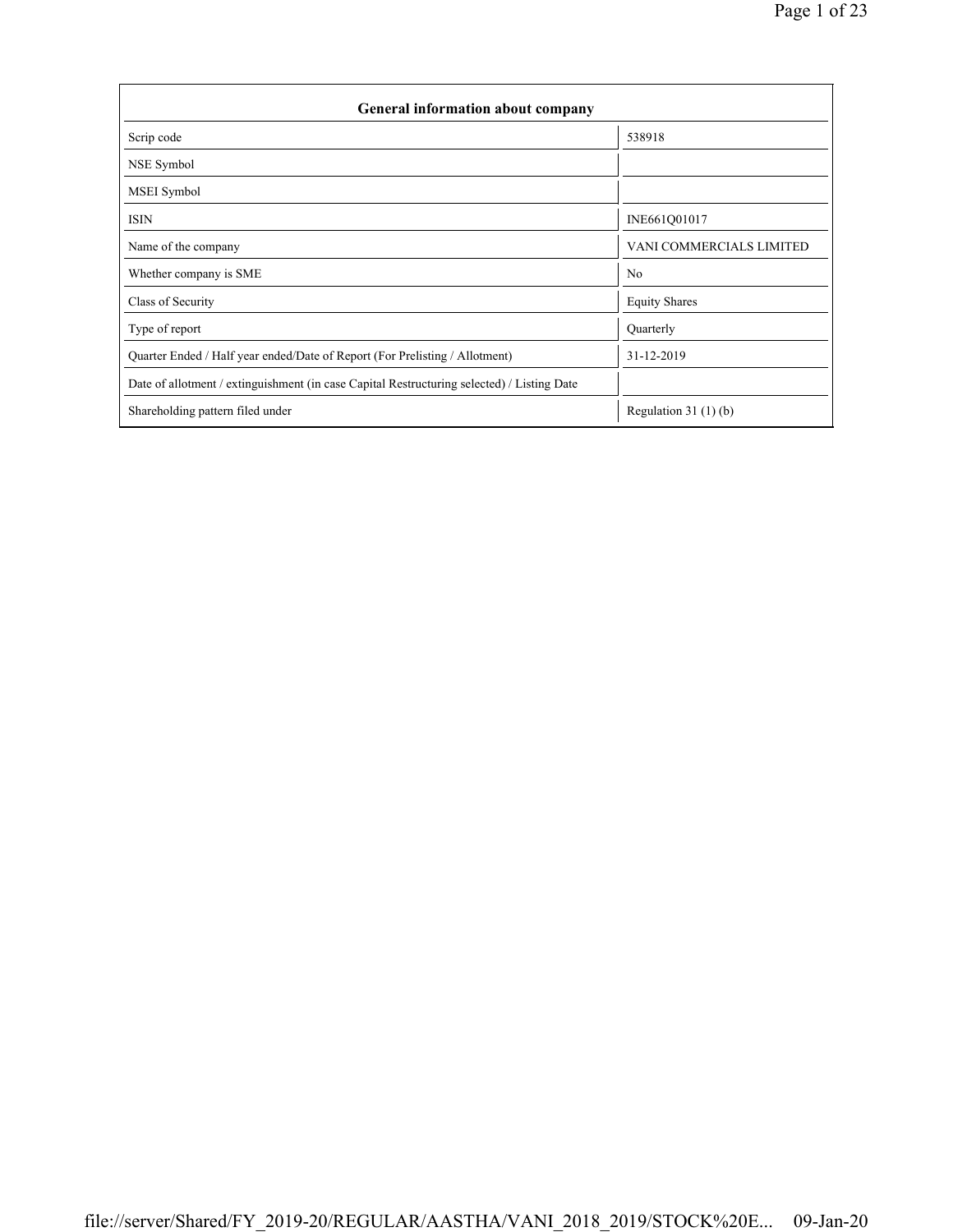|                | <b>Declaration</b>                                                                        |                |                                |                       |                             |  |  |  |  |  |  |  |
|----------------|-------------------------------------------------------------------------------------------|----------------|--------------------------------|-----------------------|-----------------------------|--|--|--|--|--|--|--|
| Sr.<br>No.     | Particular                                                                                | Yes/No         | Promoter and<br>Promoter Group | Public<br>shareholder | Non Promoter-<br>Non Public |  |  |  |  |  |  |  |
|                | Whether the Listed Entity has issued any partly paid<br>up shares?                        | N <sub>0</sub> | N <sub>0</sub>                 | No                    | N <sub>0</sub>              |  |  |  |  |  |  |  |
| $\overline{2}$ | Whether the Listed Entity has issued any Convertible<br>Securities?                       | N <sub>0</sub> | N <sub>o</sub>                 | No                    | No                          |  |  |  |  |  |  |  |
| 3              | Whether the Listed Entity has issued any Warrants?                                        | N <sub>0</sub> | N <sub>o</sub>                 | N <sub>0</sub>        | N <sub>0</sub>              |  |  |  |  |  |  |  |
| 4              | Whether the Listed Entity has any shares against<br>which depository receipts are issued? | N <sub>0</sub> | N <sub>0</sub>                 | N <sub>0</sub>        | N <sub>0</sub>              |  |  |  |  |  |  |  |
| 5              | Whether the Listed Entity has any shares in locked-in?                                    | N <sub>0</sub> | N <sub>0</sub>                 | No                    | N <sub>0</sub>              |  |  |  |  |  |  |  |
| 6              | Whether any shares held by promoters are pledge or<br>otherwise encumbered?               | N <sub>0</sub> | N <sub>o</sub>                 |                       |                             |  |  |  |  |  |  |  |
| 7              | Whether company has equity shares with differential<br>voting rights?                     | N <sub>0</sub> | N <sub>0</sub>                 | No                    | No                          |  |  |  |  |  |  |  |
| 8              | Whether the listed entity has any significant beneficial<br>owner?                        | N <sub>0</sub> |                                |                       |                             |  |  |  |  |  |  |  |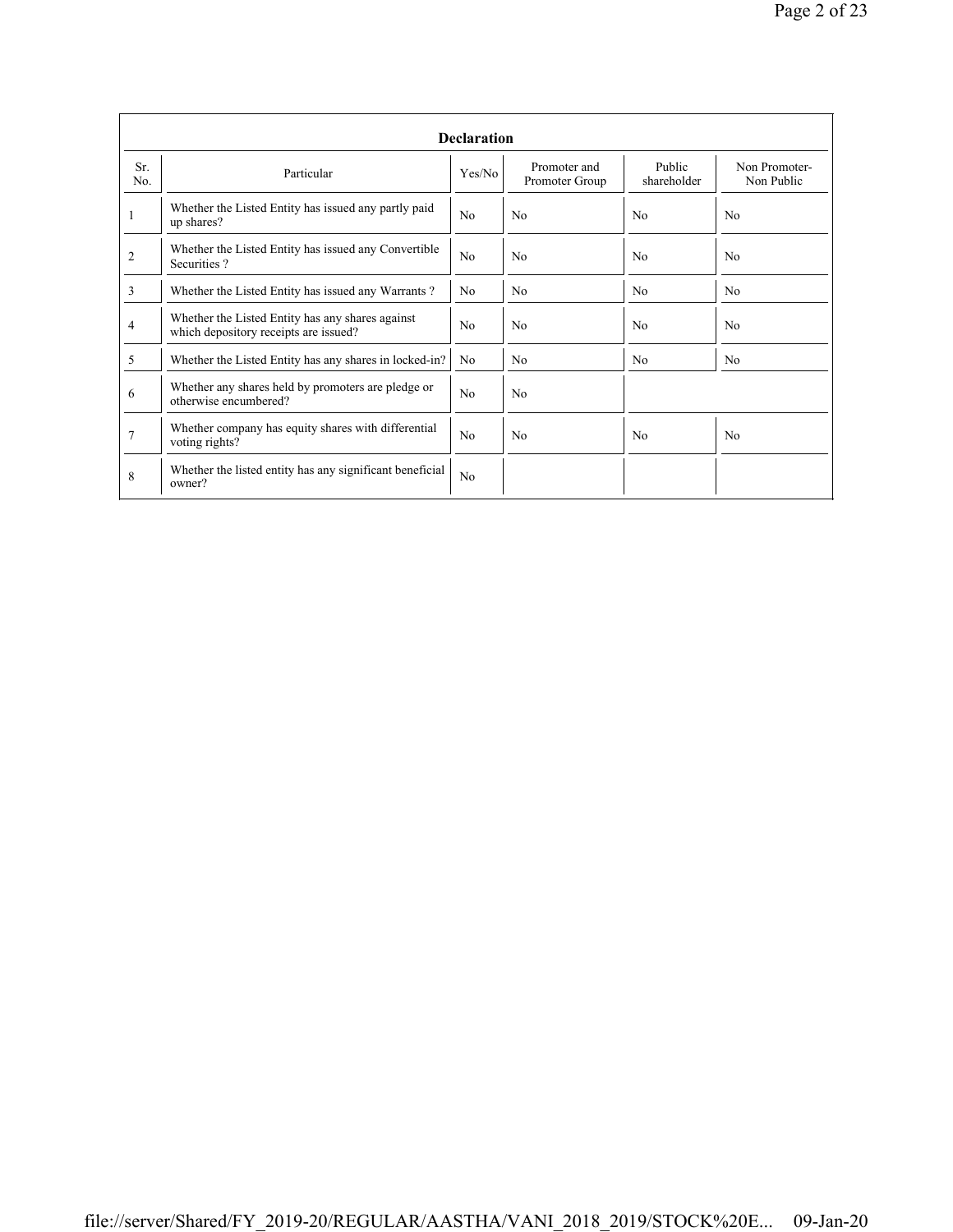|                 | Table I - Summary Statement holding of specified securities |                                  |                        |                                 |                                    |                                                                             |                                                        |                                                                  |               |         |                                   |  |  |  |
|-----------------|-------------------------------------------------------------|----------------------------------|------------------------|---------------------------------|------------------------------------|-----------------------------------------------------------------------------|--------------------------------------------------------|------------------------------------------------------------------|---------------|---------|-----------------------------------|--|--|--|
|                 |                                                             | Nos. Of<br>shareholders<br>(III) | No. of<br>fully        | No.<br>Of<br>Partly             | No. Of                             | Total<br>nos.<br>shares<br>held<br>$(VII) =$<br>$(IV)$ +<br>$(V)^+$<br>(VI) | Shareholding<br>as a $%$ of<br>total no. of            | Number of Voting Rights held in each<br>class of securities (IX) |               |         |                                   |  |  |  |
| Category<br>(1) | Category<br>of<br>shareholder                               |                                  | paid up<br>equity      | paid-<br>up                     | shares<br>underlying<br>Depository |                                                                             | shares<br>(calculated as                               | No of Voting (XIV) Rights                                        |               |         |                                   |  |  |  |
|                 | (II)                                                        |                                  | shares<br>held<br>(IV) | equity<br>shares<br>held<br>(V) | Receipts<br>(VI)                   |                                                                             | per SCRR,<br>1957) (VIII)<br>As a $%$ of<br>$(A+B+C2)$ | Class<br>eg: $X$                                                 | Class<br>eg:y | Total   | Total as a<br>$%$ of<br>$(A+B+C)$ |  |  |  |
| (A)             | Promoter<br>$\&$<br>Promoter<br>Group                       | $\overline{7}$                   | 235100                 |                                 |                                    | 235100                                                                      | 5.71                                                   | 235100                                                           |               | 235100  | 5.71                              |  |  |  |
| (B)             | Public                                                      | 723                              | 3884700                |                                 |                                    | 3884700                                                                     | 94.29                                                  | 3884700                                                          |               | 3884700 | 94.29                             |  |  |  |
| (C)             | Non<br>Promoter-<br>Non Public                              |                                  |                        |                                 |                                    |                                                                             |                                                        |                                                                  |               |         |                                   |  |  |  |
| (C1)            | <b>Shares</b><br>underlying<br><b>DRs</b>                   |                                  |                        |                                 |                                    |                                                                             |                                                        |                                                                  |               |         |                                   |  |  |  |
| (C2)            | Shares held<br>by<br>Employee<br>Trusts                     |                                  |                        |                                 |                                    |                                                                             |                                                        |                                                                  |               |         |                                   |  |  |  |
|                 | Total                                                       | 730                              | 4119800                |                                 |                                    | 4119800                                                                     | 100                                                    | 4119800                                                          |               | 4119800 | 100                               |  |  |  |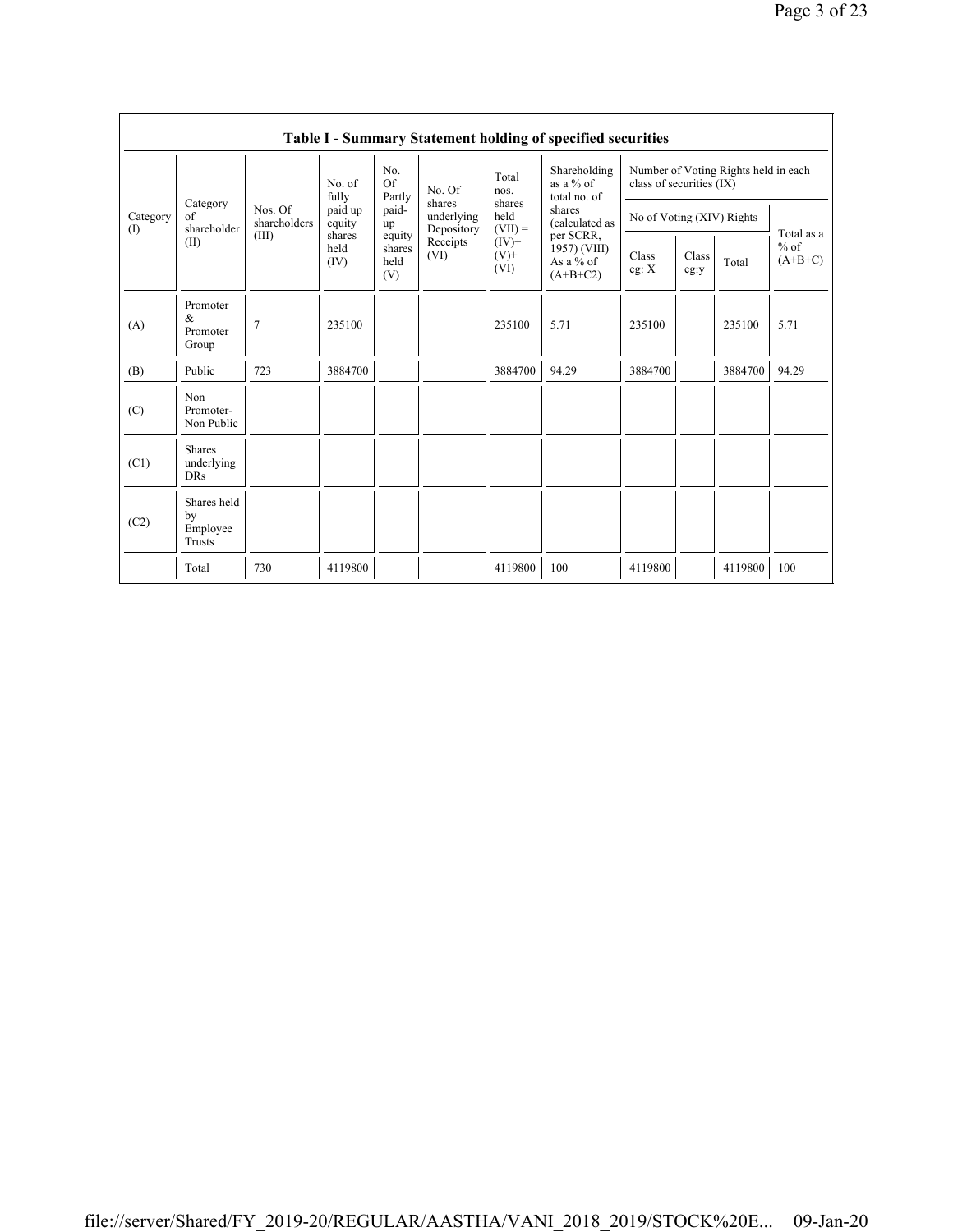| Table I - Summary Statement holding of specified securities |                                           |                                                                                   |                                                                             |                                                                                                                 |                                                                                                 |                                        |                                                         |                                                                               |                                                         |                                           |  |
|-------------------------------------------------------------|-------------------------------------------|-----------------------------------------------------------------------------------|-----------------------------------------------------------------------------|-----------------------------------------------------------------------------------------------------------------|-------------------------------------------------------------------------------------------------|----------------------------------------|---------------------------------------------------------|-------------------------------------------------------------------------------|---------------------------------------------------------|-------------------------------------------|--|
| Category<br>(                                               | Category<br>of<br>shareholder<br>(II)     | No. Of<br>Shares<br>Underlying<br>Outstanding<br>convertible<br>securities<br>(X) | No. of<br><b>Shares</b><br>Underlying<br>Outstanding<br>Warrants<br>$(X_i)$ | No. Of<br>Shares<br>Underlying<br>Outstanding<br>convertible<br>securities<br>and No. Of<br>Warrants<br>(Xi)(a) | Shareholding,<br>as a $\%$<br>assuming full<br>conversion of<br>convertible<br>securities (as a | Number of<br>Locked in<br>shares (XII) |                                                         | Number of<br><b>Shares</b><br>pledged or<br>otherwise<br>encumbered<br>(XIII) |                                                         | Number of<br>equity shares                |  |
|                                                             |                                           |                                                                                   |                                                                             |                                                                                                                 | percentage of<br>diluted share<br>capital) $(XI)$ =<br>$(VII)+(X)$ As a<br>$%$ of<br>$(A+B+C2)$ | No.<br>(a)                             | As a<br>$%$ of<br>total<br><b>Shares</b><br>held<br>(b) | No.<br>(a)                                                                    | As a<br>$%$ of<br>total<br><b>Shares</b><br>held<br>(b) | held in<br>dematerialized<br>form $(XIV)$ |  |
| (A)                                                         | Promoter<br>$\&$<br>Promoter<br>Group     |                                                                                   |                                                                             |                                                                                                                 | 5.71                                                                                            |                                        |                                                         |                                                                               |                                                         | 235100                                    |  |
| (B)                                                         | Public                                    |                                                                                   |                                                                             |                                                                                                                 | 94.29                                                                                           |                                        |                                                         |                                                                               |                                                         | 2464425                                   |  |
| (C)                                                         | Non<br>Promoter-<br>Non Public            |                                                                                   |                                                                             |                                                                                                                 |                                                                                                 |                                        |                                                         |                                                                               |                                                         |                                           |  |
| (C1)                                                        | <b>Shares</b><br>underlying<br><b>DRs</b> |                                                                                   |                                                                             |                                                                                                                 |                                                                                                 |                                        |                                                         |                                                                               |                                                         |                                           |  |
| (C2)                                                        | Shares held<br>by<br>Employee<br>Trusts   |                                                                                   |                                                                             |                                                                                                                 |                                                                                                 |                                        |                                                         |                                                                               |                                                         |                                           |  |
|                                                             | Total                                     |                                                                                   |                                                                             |                                                                                                                 | 100                                                                                             |                                        |                                                         |                                                                               |                                                         | 2699525                                   |  |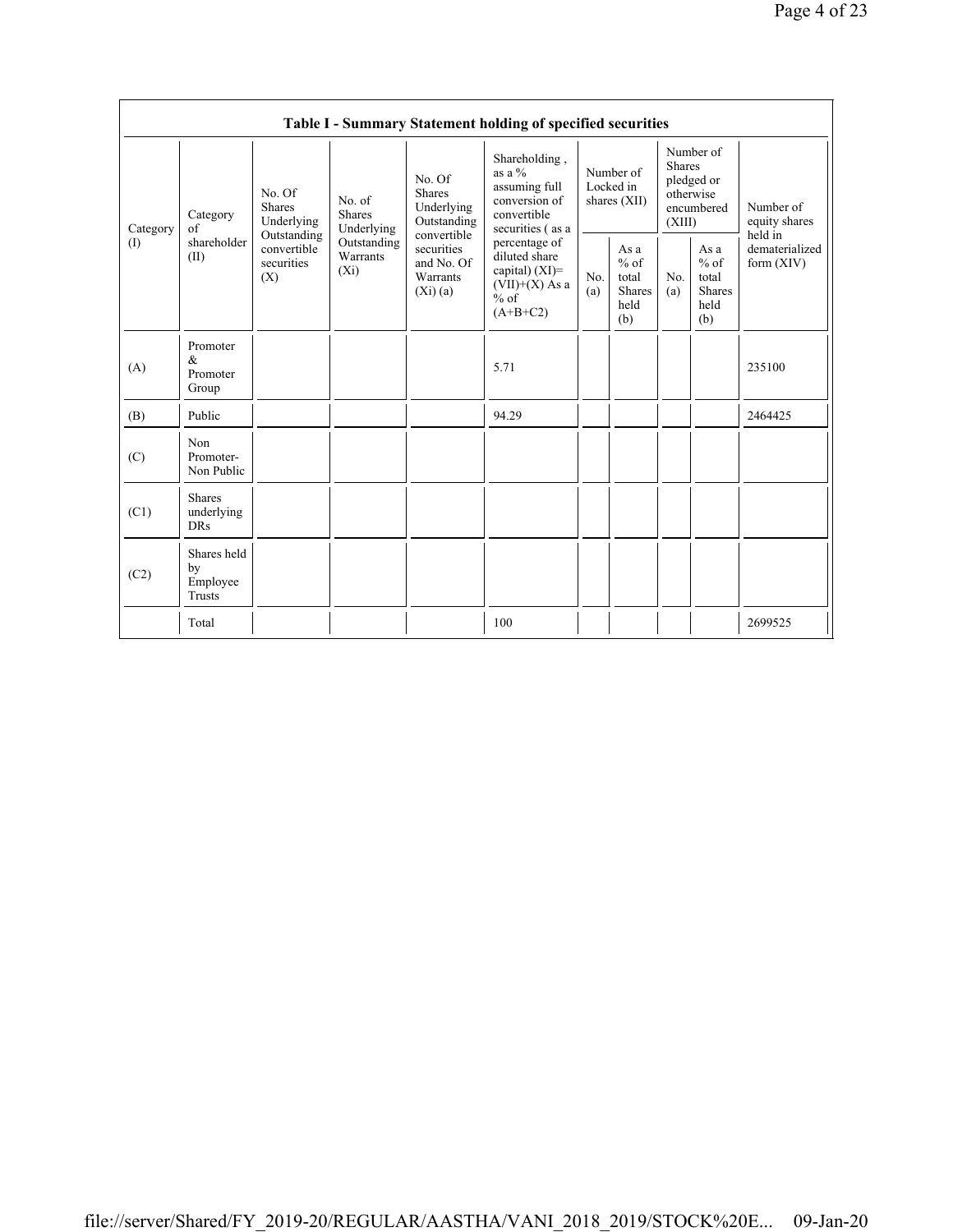| Table II - Statement showing shareholding pattern of the Promoter and Promoter Group           |                                                                                                                     |                         |                            |                                 |                                    |                             |                                                    |                           |                                                                  |         |                                 |  |
|------------------------------------------------------------------------------------------------|---------------------------------------------------------------------------------------------------------------------|-------------------------|----------------------------|---------------------------------|------------------------------------|-----------------------------|----------------------------------------------------|---------------------------|------------------------------------------------------------------|---------|---------------------------------|--|
|                                                                                                |                                                                                                                     |                         | No. of                     | No.<br>Of                       | No. Of                             | Total<br>nos.               | Shareholding<br>as a % of<br>total no. of          |                           | Number of Voting Rights held in<br>each class of securities (IX) |         |                                 |  |
| Sr.                                                                                            | Category &<br>Name of the                                                                                           | Nos. Of<br>shareholders | fully<br>paid up<br>equity | Partly<br>paid-<br>up           | shares<br>underlying<br>Depository | shares<br>held<br>$(VII) =$ | shares<br>(calculated<br>as per                    | No of Voting (XIV) Rights |                                                                  |         | Total<br>as a $\%$              |  |
|                                                                                                | Shareholders (I)                                                                                                    | (III)                   | shares<br>held $(IV)$      | equity<br>shares<br>held<br>(V) | Receipts<br>(VI)                   | $(IV)+$<br>$(V)^+$<br>(VI)  | SCRR,<br>1957) (VIII)<br>As a $%$ of<br>$(A+B+C2)$ | Class eg:<br>X            | Class<br>eg:y                                                    | Total   | of<br>Total<br>Voting<br>rights |  |
| A                                                                                              | Table II - Statement showing shareholding pattern of the Promoter and Promoter Group                                |                         |                            |                                 |                                    |                             |                                                    |                           |                                                                  |         |                                 |  |
| (1)                                                                                            | Indian                                                                                                              |                         |                            |                                 |                                    |                             |                                                    |                           |                                                                  |         |                                 |  |
| (a)                                                                                            | Individuals/Hindu<br>undivided Family                                                                               | $\tau$                  | 235100                     |                                 |                                    | 235100                      | 5.71                                               | 235100                    |                                                                  | 235100  | 5.71                            |  |
| Sub-Total<br>(A)(1)                                                                            |                                                                                                                     | 7                       | 235100                     |                                 |                                    | 235100                      | 5.71                                               | 235100                    |                                                                  | 235100  | 5.71                            |  |
| (2)                                                                                            | Foreign                                                                                                             |                         |                            |                                 |                                    |                             |                                                    |                           |                                                                  |         |                                 |  |
| Total<br>Shareholding<br>of Promoter<br>and<br>Promoter<br>Group $(A)=$<br>$(A)(1)+(A)$<br>(2) |                                                                                                                     | 7                       | 235100                     |                                 |                                    | 235100                      | 5.71                                               | 235100                    |                                                                  | 235100  | 5.71                            |  |
| B                                                                                              | Table III - Statement showing shareholding pattern of the Public shareholder                                        |                         |                            |                                 |                                    |                             |                                                    |                           |                                                                  |         |                                 |  |
| (1)                                                                                            | Institutions                                                                                                        |                         |                            |                                 |                                    |                             |                                                    |                           |                                                                  |         |                                 |  |
| (3)                                                                                            | Non-institutions                                                                                                    |                         |                            |                                 |                                    |                             |                                                    |                           |                                                                  |         |                                 |  |
| (a(i))                                                                                         | Individuals -<br>i.Individual<br>shareholders<br>holding nominal<br>share capital up<br>to Rs. 2 lakhs.             | 671                     | 571554                     |                                 |                                    | 571554                      | 13.87                                              | 571554                    |                                                                  | 571554  | 13.87                           |  |
| (a(ii))                                                                                        | Individuals - ii.<br>Individual<br>shareholders<br>holding nominal<br>share capital in<br>excess of Rs. 2<br>lakhs. | 26                      | 1647808                    |                                 |                                    | 1647808                     | 40                                                 | 1647808                   |                                                                  | 1647808 | 40                              |  |
| (e)                                                                                            | Any Other<br>(specify)                                                                                              | 26                      | 1665338                    |                                 |                                    | 1665338                     | 40.42                                              | 1665338                   |                                                                  | 1665338 | 40.42                           |  |
| Sub-Total<br>(B)(3)                                                                            |                                                                                                                     | 723                     | 3884700                    |                                 |                                    | 3884700                     | 94.29                                              | 3884700                   |                                                                  | 3884700 | 94.29                           |  |
| Total Public<br>Shareholding<br>$(B)=(B)(1)+$<br>$(B)(2)+(B)$<br>(3)                           |                                                                                                                     | 723                     | 3884700                    |                                 |                                    | 3884700                     | 94.29                                              | 3884700                   |                                                                  | 3884700 | 94.29                           |  |
| $\mathbf C$                                                                                    | Table IV - Statement showing shareholding pattern of the Non Promoter- Non Public shareholder                       |                         |                            |                                 |                                    |                             |                                                    |                           |                                                                  |         |                                 |  |
| Total<br>$(A+B+C2)$                                                                            |                                                                                                                     | 730                     | 4119800                    |                                 |                                    | 4119800                     | 100                                                | 4119800                   |                                                                  | 4119800 | 100                             |  |
| Total<br>$(A+B+C)$                                                                             |                                                                                                                     | 730                     | 4119800                    |                                 |                                    | 4119800                     | 100                                                | 4119800                   |                                                                  | 4119800 | 100                             |  |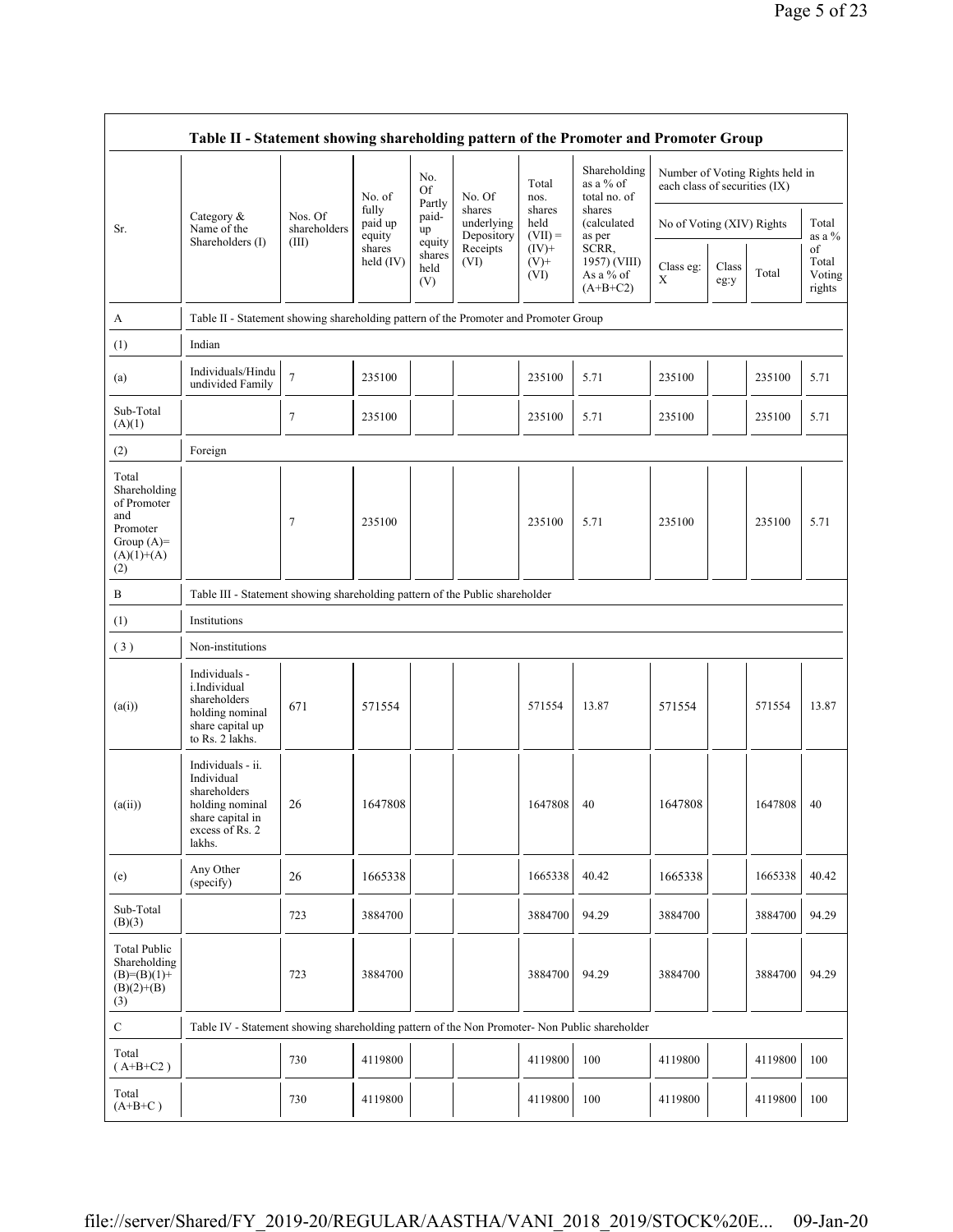| Table II - Statement showing shareholding pattern of the Promoter and Promoter Group    |                                                                                      |                                       |                                                           |                                                                                                            |                                          |                                                      |                         |                                                    |                                       |  |  |  |
|-----------------------------------------------------------------------------------------|--------------------------------------------------------------------------------------|---------------------------------------|-----------------------------------------------------------|------------------------------------------------------------------------------------------------------------|------------------------------------------|------------------------------------------------------|-------------------------|----------------------------------------------------|---------------------------------------|--|--|--|
| Sr.                                                                                     | No. Of<br><b>Shares</b><br>Underlying<br>Outstanding                                 | No. of<br><b>Shares</b><br>Underlying | No. Of Shares<br>Underlying<br>Outstanding<br>convertible | Shareholding, as<br>a % assuming full<br>conversion of<br>convertible<br>securities (as a<br>percentage of | Number of<br>Locked in<br>shares $(XII)$ |                                                      | <b>Shares</b><br>(XIII) | Number of<br>pledged or<br>otherwise<br>encumbered | Number of<br>equity shares<br>held in |  |  |  |
|                                                                                         | convertible<br>securities $(X)$                                                      | Outstanding<br>Warrants<br>$(X_i)$    | securities and<br>No. Of<br>Warrants (Xi)<br>(a)          | diluted share<br>capital) $(XI)$ =<br>$(VII)+(X)$ As a %<br>of $(A+B+C2)$                                  | No.<br>(a)                               | As a $%$<br>of total<br><b>Shares</b><br>held<br>(b) | No.<br>(a)              | As a %<br>of total<br><b>Shares</b><br>held<br>(b) | dematerialized<br>form (XIV)          |  |  |  |
| A                                                                                       | Table II - Statement showing shareholding pattern of the Promoter and Promoter Group |                                       |                                                           |                                                                                                            |                                          |                                                      |                         |                                                    |                                       |  |  |  |
| (1)                                                                                     | Indian                                                                               |                                       |                                                           |                                                                                                            |                                          |                                                      |                         |                                                    |                                       |  |  |  |
| (a)                                                                                     |                                                                                      |                                       |                                                           | 5.71                                                                                                       |                                          |                                                      |                         |                                                    | 235100                                |  |  |  |
| Sub-Total (A)<br>(1)                                                                    |                                                                                      |                                       |                                                           | 5.71                                                                                                       |                                          |                                                      |                         |                                                    | 235100                                |  |  |  |
| (2)                                                                                     | Foreign                                                                              |                                       |                                                           |                                                                                                            |                                          |                                                      |                         |                                                    |                                       |  |  |  |
| Total<br>Shareholding<br>of Promoter<br>and Promoter<br>Group $(A)=$<br>$(A)(1)+(A)(2)$ |                                                                                      |                                       |                                                           | 5.71                                                                                                       |                                          |                                                      |                         |                                                    | 235100                                |  |  |  |
| B                                                                                       |                                                                                      |                                       |                                                           | Table III - Statement showing shareholding pattern of the Public shareholder                               |                                          |                                                      |                         |                                                    |                                       |  |  |  |
| (1)                                                                                     | Institutions                                                                         |                                       |                                                           |                                                                                                            |                                          |                                                      |                         |                                                    |                                       |  |  |  |
| (3)                                                                                     | Non-institutions                                                                     |                                       |                                                           |                                                                                                            |                                          |                                                      |                         |                                                    |                                       |  |  |  |
| (a(i))                                                                                  |                                                                                      |                                       |                                                           | 13.87                                                                                                      |                                          |                                                      |                         |                                                    | 318509                                |  |  |  |
| (a(ii))                                                                                 |                                                                                      |                                       |                                                           | 40                                                                                                         |                                          |                                                      |                         |                                                    | 927078                                |  |  |  |
| (e)                                                                                     |                                                                                      |                                       |                                                           | 40.42                                                                                                      |                                          |                                                      |                         |                                                    | 1218838                               |  |  |  |
| Sub-Total (B)<br>(3)                                                                    |                                                                                      |                                       |                                                           | 94.29                                                                                                      |                                          |                                                      |                         |                                                    | 2464425                               |  |  |  |
| <b>Total Public</b><br>Shareholding<br>$(B)=(B)(1)+$<br>$(B)(2)+(B)(3)$                 |                                                                                      |                                       |                                                           | 94.29                                                                                                      |                                          |                                                      |                         |                                                    | 2464425                               |  |  |  |
| $\mathcal{C}$                                                                           |                                                                                      |                                       |                                                           | Table IV - Statement showing shareholding pattern of the Non Promoter- Non Public shareholder              |                                          |                                                      |                         |                                                    |                                       |  |  |  |
| Total<br>$(A+B+C2)$                                                                     |                                                                                      |                                       |                                                           | 100                                                                                                        |                                          |                                                      |                         |                                                    | 2699525                               |  |  |  |
| Total<br>$(A+B+C)$                                                                      |                                                                                      |                                       |                                                           | 100                                                                                                        |                                          |                                                      |                         |                                                    | 2699525                               |  |  |  |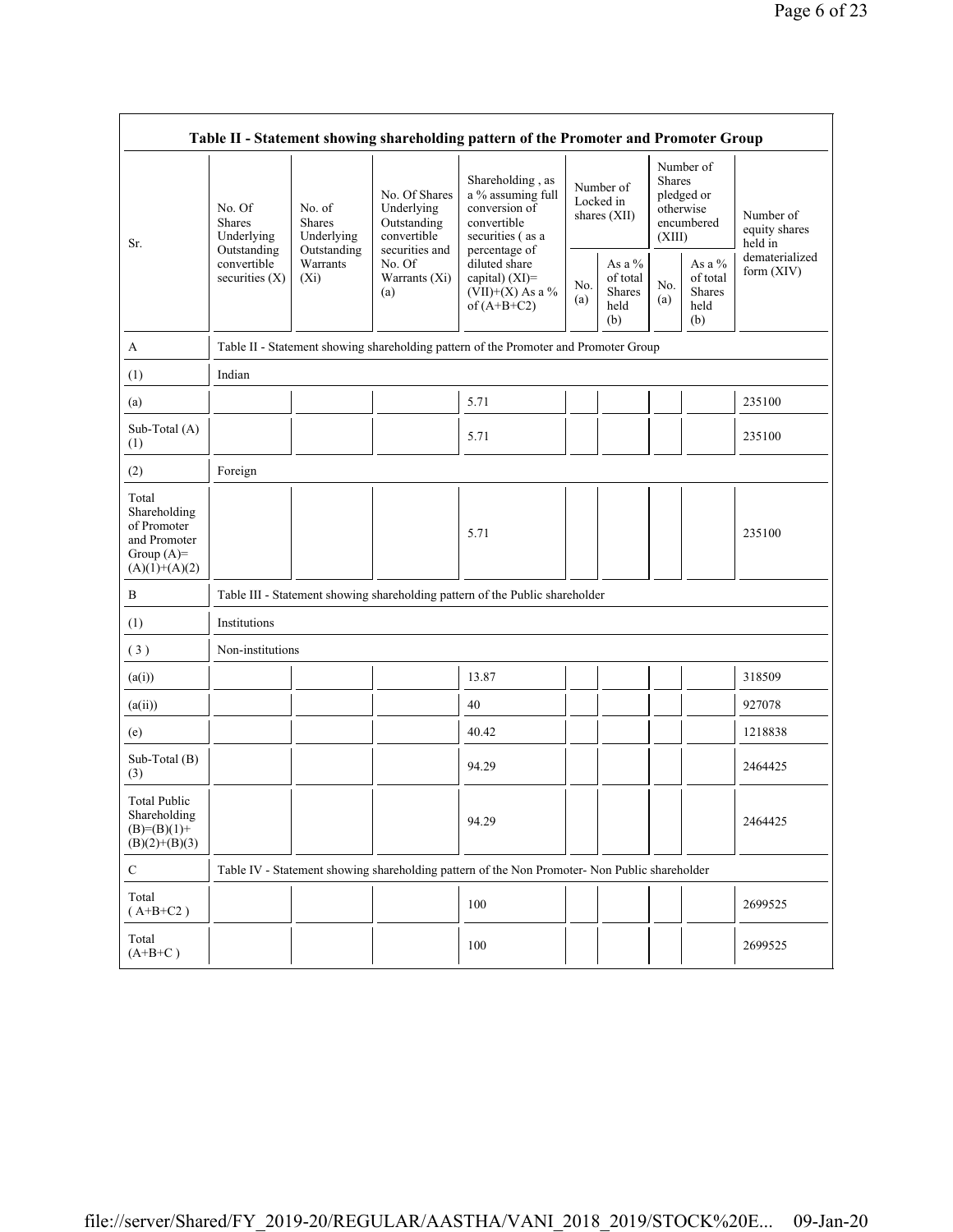|                                                                                                                                                                                    |                       |                                                               | <b>Individuals/Hindu undivided Family</b> |                          |                         |                                |                                |
|------------------------------------------------------------------------------------------------------------------------------------------------------------------------------------|-----------------------|---------------------------------------------------------------|-------------------------------------------|--------------------------|-------------------------|--------------------------------|--------------------------------|
| Searial No.                                                                                                                                                                        | $\mathbf{1}$          | $\overline{c}$                                                | 3                                         | $\overline{4}$           | 5                       | 6                              | $\tau$                         |
| Name of the<br>Shareholders (I)                                                                                                                                                    | O P<br><b>SUKHIJA</b> | <b>RAJ KANTA</b><br><b>SUKHIJA</b>                            | <b>GAURAV</b><br><b>SUKHIJA</b>           | RASHMI<br><b>SUKHIJA</b> | NEELAM<br><b>BHATIA</b> | <b>KOMAL</b><br><b>SUKHIJA</b> | <b>GAURAV</b><br><b>BHATIA</b> |
| PAN(II)                                                                                                                                                                            | AXSPS8696P            | AAWPK6240L                                                    | ARDPS5567Q                                | BBFPS8321F               | AFCPB0391Q              | ALHPM7231R                     | AFZPB0749K                     |
| No. of fully paid<br>up equity shares<br>held $(IV)$                                                                                                                               | 59400                 | 59200                                                         | 59000                                     | 29000                    | 9800                    | 9500                           | 9200                           |
| No. Of Partly<br>paid-up equity<br>shares held $(V)$                                                                                                                               |                       |                                                               |                                           |                          |                         |                                |                                |
| No. Of shares<br>underlying<br>Depository<br>Receipts (VI)                                                                                                                         |                       |                                                               |                                           |                          |                         |                                |                                |
| Total nos. shares<br>held $(VII) = (IV)$<br>$+(V)+(VI)$                                                                                                                            | 59400                 | 59200                                                         | 59000                                     | 29000                    | 9800                    | 9500                           | 9200                           |
| Shareholding as<br>a % of total no.<br>of shares<br>(calculated as<br>per SCRR,<br>1957) (VIII) As<br>$a\%$ of<br>$(A+B+C2)$                                                       | 1.44                  | 1.44                                                          | 1.43                                      | 0.7                      | 0.24                    | 0.23                           | 0.22                           |
|                                                                                                                                                                                    |                       | Number of Voting Rights held in each class of securities (IX) |                                           |                          |                         |                                |                                |
| Class eg:X                                                                                                                                                                         | 59400                 | 59200                                                         | 59000                                     | 29000                    | 9800                    | 9500                           | 9200                           |
| Class eg:y                                                                                                                                                                         |                       |                                                               |                                           |                          |                         |                                |                                |
| Total                                                                                                                                                                              | 59400                 | 59200                                                         | 59000                                     | 29000                    | 9800                    | 9500                           | 9200                           |
| Total as a % of<br><b>Total Voting</b><br>rights                                                                                                                                   | 1.44                  | 1.44                                                          | 1.43                                      | 0.7                      | 0.24                    | 0.23                           | 0.22                           |
| No. Of Shares<br>Underlying<br>Outstanding<br>convertible<br>securities $(X)$                                                                                                      |                       |                                                               |                                           |                          |                         |                                |                                |
| No. of Shares<br>Underlying<br>Outstanding<br>Warrants $(X_i)$                                                                                                                     |                       |                                                               |                                           |                          |                         |                                |                                |
| No. Of Shares<br>Underlying<br>Outstanding<br>convertible<br>securities and<br>No. Of Warrants<br>(Xi)(a)                                                                          |                       |                                                               |                                           |                          |                         |                                |                                |
| Shareholding,<br>as a % assuming<br>full conversion<br>of convertible<br>securities (as a<br>percentage of<br>diluted share<br>capital) $(XI)$ =<br>$(VII)+(Xi)(a) As$<br>$a\%$ of | 1.44                  | 1.44                                                          | 1.43                                      | 0.7                      | 0.24                    | 0.23                           | 0.22                           |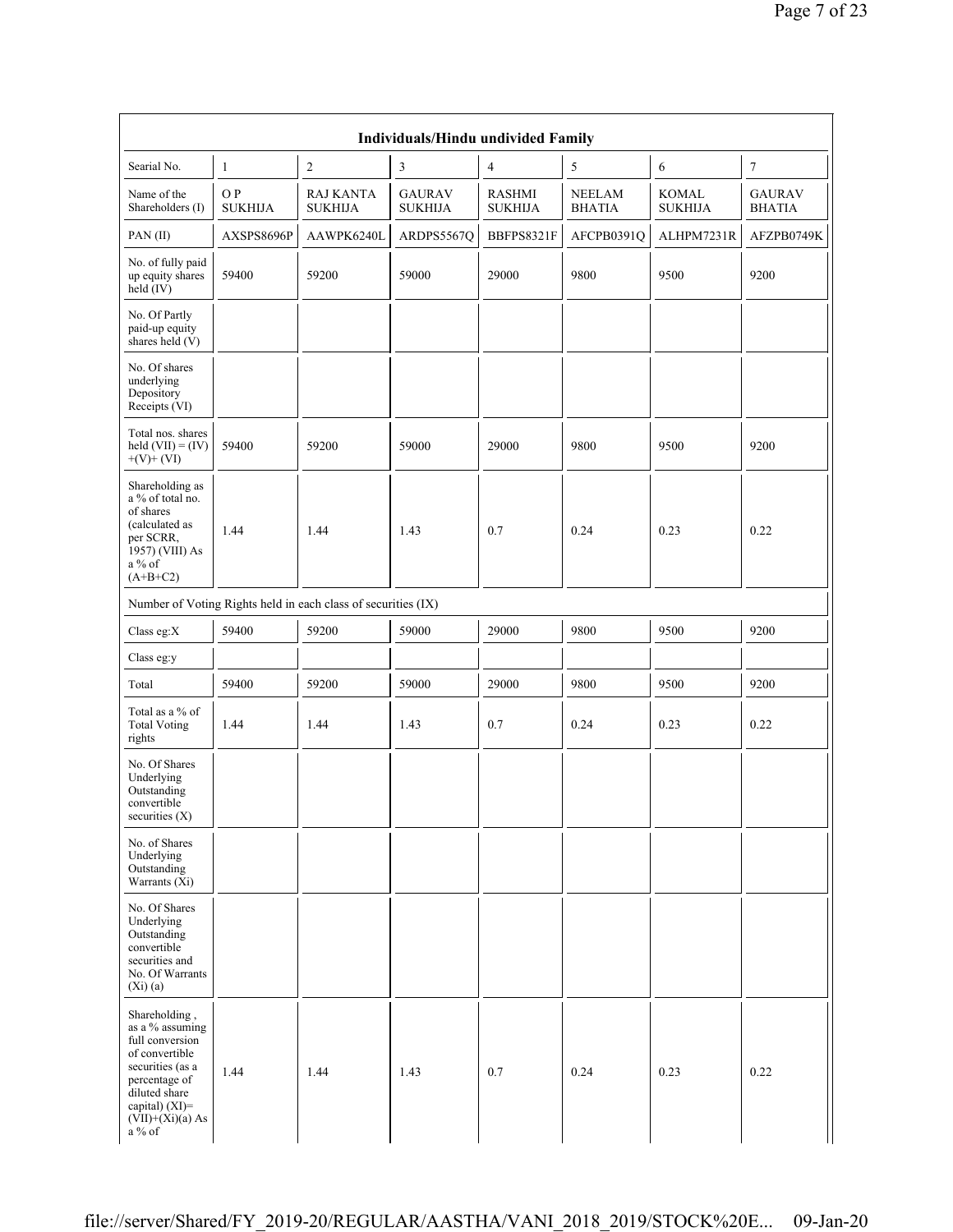| $(A+B+C2)$                                                              |       |       |       |       |      |      |      |  |  |  |  |
|-------------------------------------------------------------------------|-------|-------|-------|-------|------|------|------|--|--|--|--|
| Number of Locked in shares (XII)                                        |       |       |       |       |      |      |      |  |  |  |  |
| No. $(a)$                                                               |       |       |       |       |      |      |      |  |  |  |  |
| As a % of total<br>Shares held (b)                                      |       |       |       |       |      |      |      |  |  |  |  |
| Number of Shares pledged or otherwise encumbered (XIII)                 |       |       |       |       |      |      |      |  |  |  |  |
| No. $(a)$                                                               |       |       |       |       |      |      |      |  |  |  |  |
| As a % of total<br>Shares held (b)                                      |       |       |       |       |      |      |      |  |  |  |  |
| Number of<br>equity shares<br>held in<br>dematerialized<br>form $(XIV)$ | 59400 | 59200 | 59000 | 29000 | 9800 | 9500 | 9200 |  |  |  |  |
| Reason for not providing PAN                                            |       |       |       |       |      |      |      |  |  |  |  |
| Reason for not<br>providing PAN                                         |       |       |       |       |      |      |      |  |  |  |  |
| Shareholder type                                                        |       |       |       |       |      |      |      |  |  |  |  |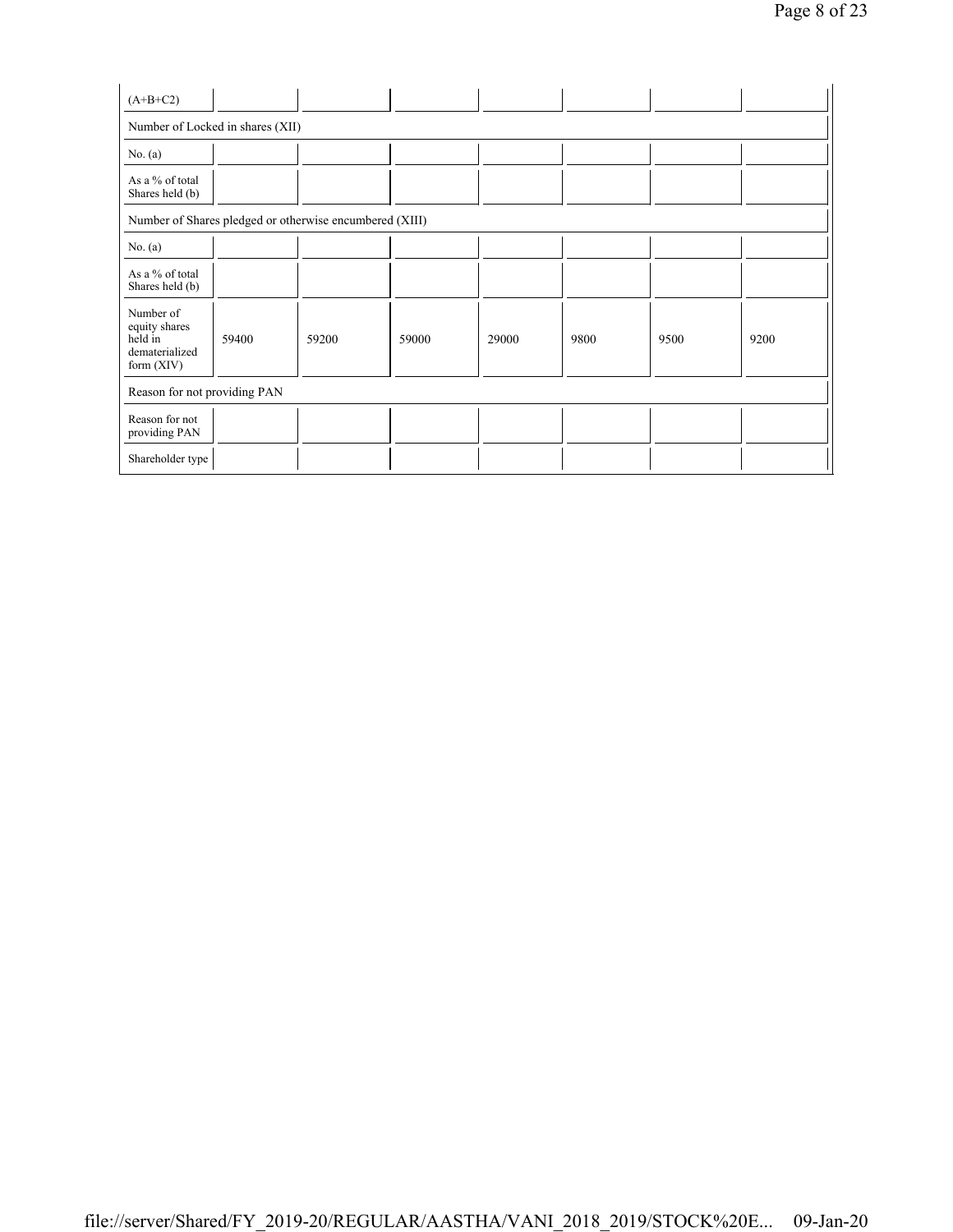| Searial No.                                                                                                                                                                               |                       |  |
|-------------------------------------------------------------------------------------------------------------------------------------------------------------------------------------------|-----------------------|--|
| Name of the<br>Shareholders (I)                                                                                                                                                           | Click here to go back |  |
| PAN(II)                                                                                                                                                                                   | Total                 |  |
| No. of fully paid<br>up equity shares<br>held $(IV)$                                                                                                                                      | 235100                |  |
| No. Of Partly paid-<br>up equity shares<br>held $(V)$                                                                                                                                     |                       |  |
| No. Of shares<br>underlying<br>Depository<br>Receipts (VI)                                                                                                                                |                       |  |
| Total nos. shares<br>held $(VII) = (IV) +$<br>$(V)$ + $(V)$                                                                                                                               | 235100                |  |
| Shareholding as a<br>% of total no. of<br>shares (calculated<br>as per SCRR,<br>$19\overline{57}$ ) (VIII) As a<br>% of $(A+B+C2)$                                                        | 5.71                  |  |
| Number of Voting Rights held in each class of securities (IX)                                                                                                                             |                       |  |
| Class eg: $X$                                                                                                                                                                             | 235100                |  |
| Class eg:y                                                                                                                                                                                |                       |  |
| Total                                                                                                                                                                                     | 235100                |  |
| Total as a % of<br>Total Voting rights                                                                                                                                                    | 5.71                  |  |
| No. Of Shares<br>Underlying<br>Outstanding<br>convertible<br>securities (X)                                                                                                               |                       |  |
| No. of Shares<br>Underlying<br>Outstanding<br>Warrants $(X_i)$                                                                                                                            |                       |  |
| No. Of Shares<br>Underlying<br>Outstanding<br>convertible<br>securities and No.<br>Of Warrants (Xi)<br>(a)                                                                                |                       |  |
| Shareholding, as a<br>% assuming full<br>conversion of<br>convertible<br>securities (as a<br>percentage of<br>diluted share<br>capital) (XI)= (VII)<br>$+(Xi)(a)$ As a % of<br>$(A+B+C2)$ | 5.71                  |  |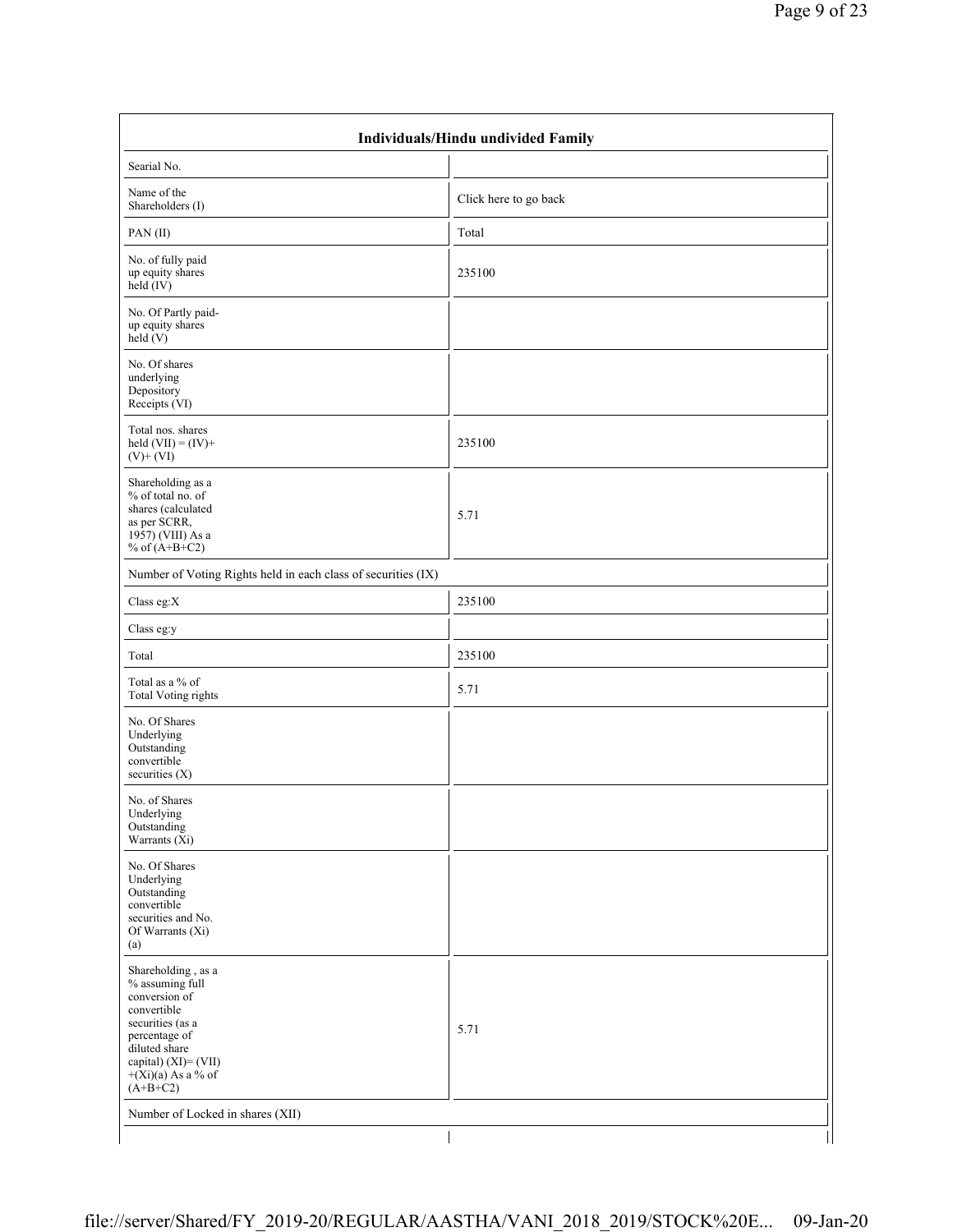| No. $(a)$                                                            |        |
|----------------------------------------------------------------------|--------|
| As a % of total<br>Shares held (b)                                   |        |
| Number of Shares pledged or otherwise encumbered (XIII)              |        |
| No. $(a)$                                                            |        |
| As a % of total<br>Shares held (b)                                   |        |
| Number of equity<br>shares held in<br>dematerialized<br>form $(XIV)$ | 235100 |
| Reason for not providing PAN                                         |        |
| Reason for not<br>providing PAN                                      |        |
| Shareholder type                                                     |        |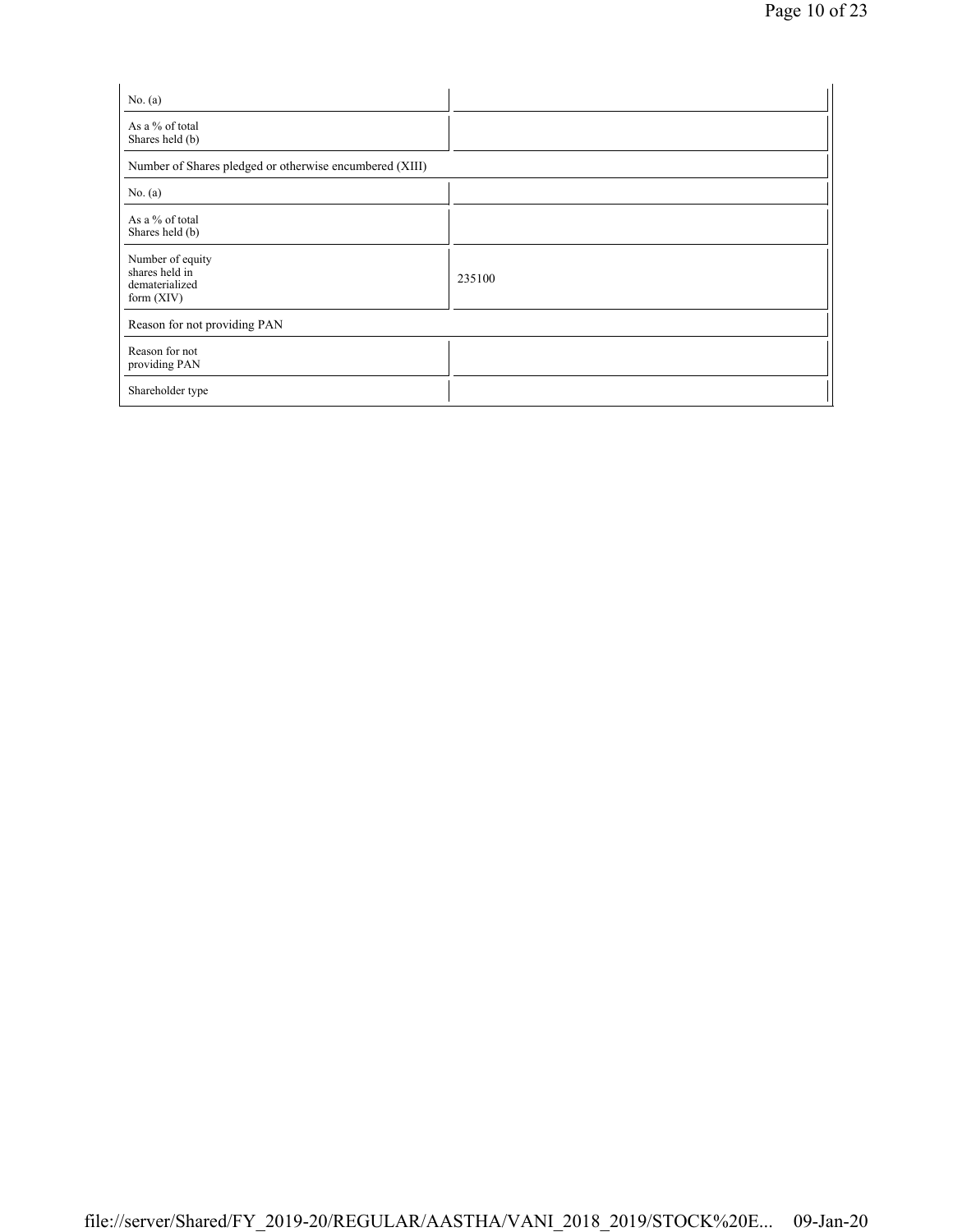| Searial No.                                                                                                                | $\mathbf{1}$                                                  | $\sqrt{2}$                    | 3                               | $\overline{4}$                                                 | $\sqrt{5}$                   | $\sqrt{6}$                                     | 7                              |
|----------------------------------------------------------------------------------------------------------------------------|---------------------------------------------------------------|-------------------------------|---------------------------------|----------------------------------------------------------------|------------------------------|------------------------------------------------|--------------------------------|
| Name of the<br>Shareholders<br>(1)                                                                                         | <b>HARMEET</b><br><b>GHAI</b>                                 | <b>TARSEM</b><br><b>SINGH</b> | <b>JITENDER</b><br><b>KUMAR</b> | <b>ROCK</b><br><b>STONE</b><br><b>REAL INFRA</b><br><b>LLP</b> | <b>VIJAY</b><br><b>KUMAR</b> | <b>HARDEEP</b><br><b>SINGH</b><br><b>WAHLA</b> | <b>KAMALJIT</b><br><b>GHAI</b> |
| PAN(II)                                                                                                                    | AGOPG7932M                                                    | BQXPS7016N                    | AQGPK9865P                      | AASFR2360Q                                                     | AQGPK9864N                   | AARPW7993D                                     | AGFPG1592E                     |
| No. of fully<br>paid up equity<br>shares held<br>(IV)                                                                      | 186800                                                        | 110000                        | 110000                          | 104000                                                         | 100000                       | 100000                                         | 76800                          |
| No. Of Partly<br>paid-up equity<br>shares held<br>(V)                                                                      |                                                               |                               |                                 |                                                                |                              |                                                |                                |
| No. Of shares<br>underlying<br>Depository<br>Receipts (VI)                                                                 |                                                               |                               |                                 |                                                                |                              |                                                |                                |
| Total nos.<br>shares held<br>$(VII) = (IV) +$<br>$(V)+(VI)$                                                                | 186800                                                        | 110000                        | 110000                          | 104000                                                         | 100000                       | 100000                                         | 76800                          |
| Shareholding<br>as a % of total<br>no. of shares<br>(calculated as<br>per SCRR,<br>1957) (VIII)<br>As a % of<br>$(A+B+C2)$ | 4.53                                                          | 2.67                          | 2.67                            | 2.52                                                           | 2.43                         | 2.43                                           | 1.86                           |
|                                                                                                                            | Number of Voting Rights held in each class of securities (IX) |                               |                                 |                                                                |                              |                                                |                                |
| Class eg: X                                                                                                                | 186800                                                        | 110000                        | 110000                          | 104000                                                         | 100000                       | 100000                                         | 76800                          |
| Class eg:y                                                                                                                 |                                                               |                               |                                 |                                                                |                              |                                                |                                |
| Total                                                                                                                      | 186800                                                        | 110000                        | 110000                          | 104000                                                         | 100000                       | 100000                                         | 76800                          |
| Total as a %<br>of Total<br>Voting rights                                                                                  | 4.53                                                          | 2.67                          | 2.67                            | 2.52                                                           | 2.43                         | 2.43                                           | 1.86                           |
| No. Of Shares<br>Underlying<br>Outstanding<br>convertible<br>securities $(X)$                                              |                                                               |                               |                                 |                                                                |                              |                                                |                                |
| No. of Shares<br>Underlying<br>Outstanding<br>Warrants $(X_i)$                                                             |                                                               |                               |                                 |                                                                |                              |                                                |                                |
| No. Of Shares<br>Underlying<br>Outstanding<br>convertible<br>securities and<br>No. Of<br>Warrants (Xi)<br>(a)              |                                                               |                               |                                 |                                                                |                              |                                                |                                |
| Shareholding,<br>as a %<br>assuming full                                                                                   |                                                               |                               |                                 |                                                                |                              |                                                |                                |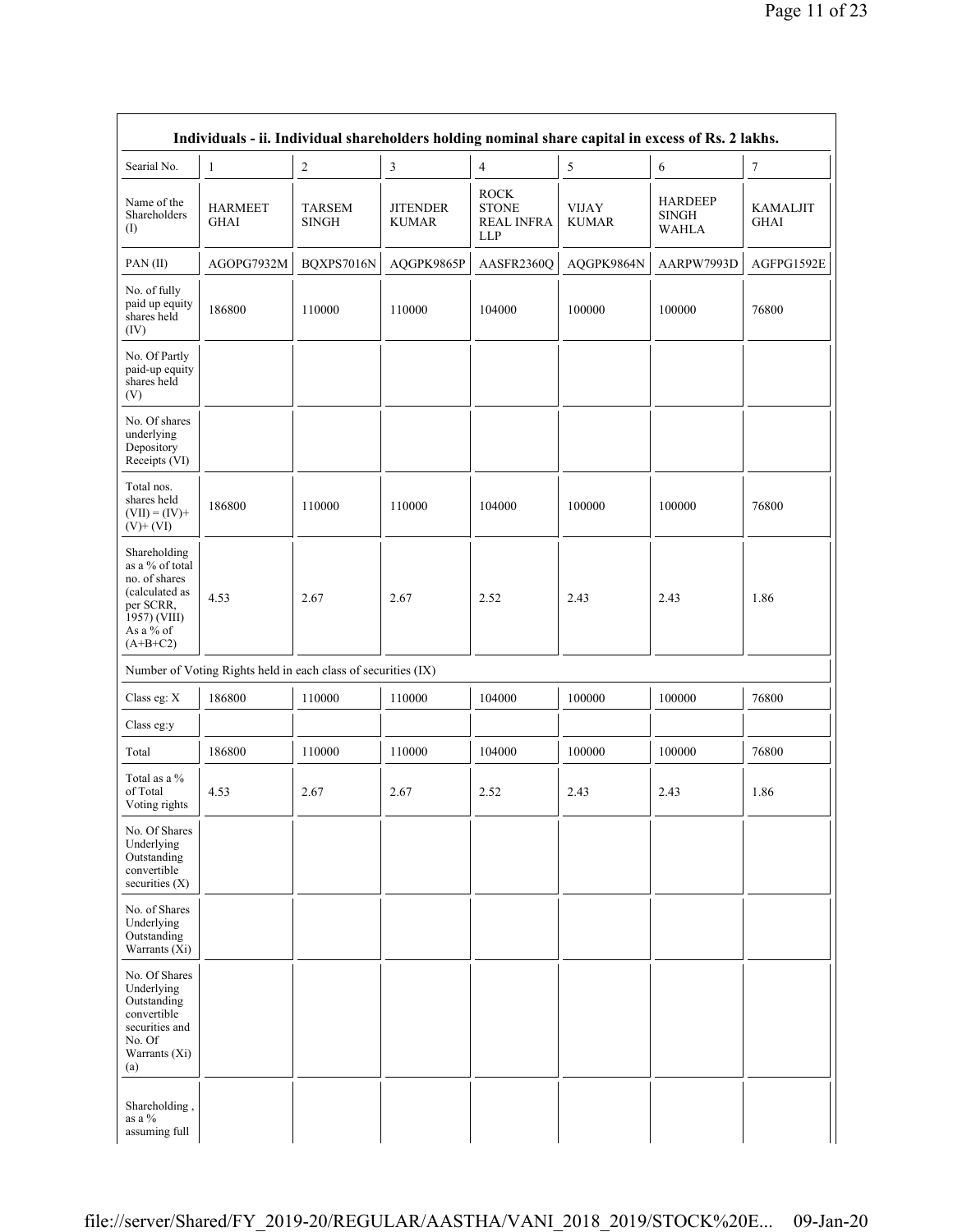| conversion of<br>convertible<br>securities (as a<br>percentage of<br>diluted share<br>capital) $(XI)$ =<br>$(VII)+(X)$ As<br>$a\%$ of<br>$(A+B+C2)$ | 4.53         | 2.67   | 2.67   | 2.52         | 2.43   | 2.43   | 1.86     |  |  |  |
|-----------------------------------------------------------------------------------------------------------------------------------------------------|--------------|--------|--------|--------------|--------|--------|----------|--|--|--|
| Number of Locked in shares (XII)                                                                                                                    |              |        |        |              |        |        |          |  |  |  |
| No. $(a)$                                                                                                                                           |              |        |        |              |        |        |          |  |  |  |
| As a % of<br>total Shares<br>held(b)                                                                                                                |              |        |        |              |        |        |          |  |  |  |
| Number of<br>equity shares<br>held in<br>dematerialized<br>form $(XIV)$                                                                             | $\mathbf{0}$ | 110000 | 110000 | $\mathbf{0}$ | 100000 | 100000 | $\bf{0}$ |  |  |  |
| Reason for not providing PAN                                                                                                                        |              |        |        |              |        |        |          |  |  |  |
| Reason for<br>not providing<br>PAN                                                                                                                  |              |        |        |              |        |        |          |  |  |  |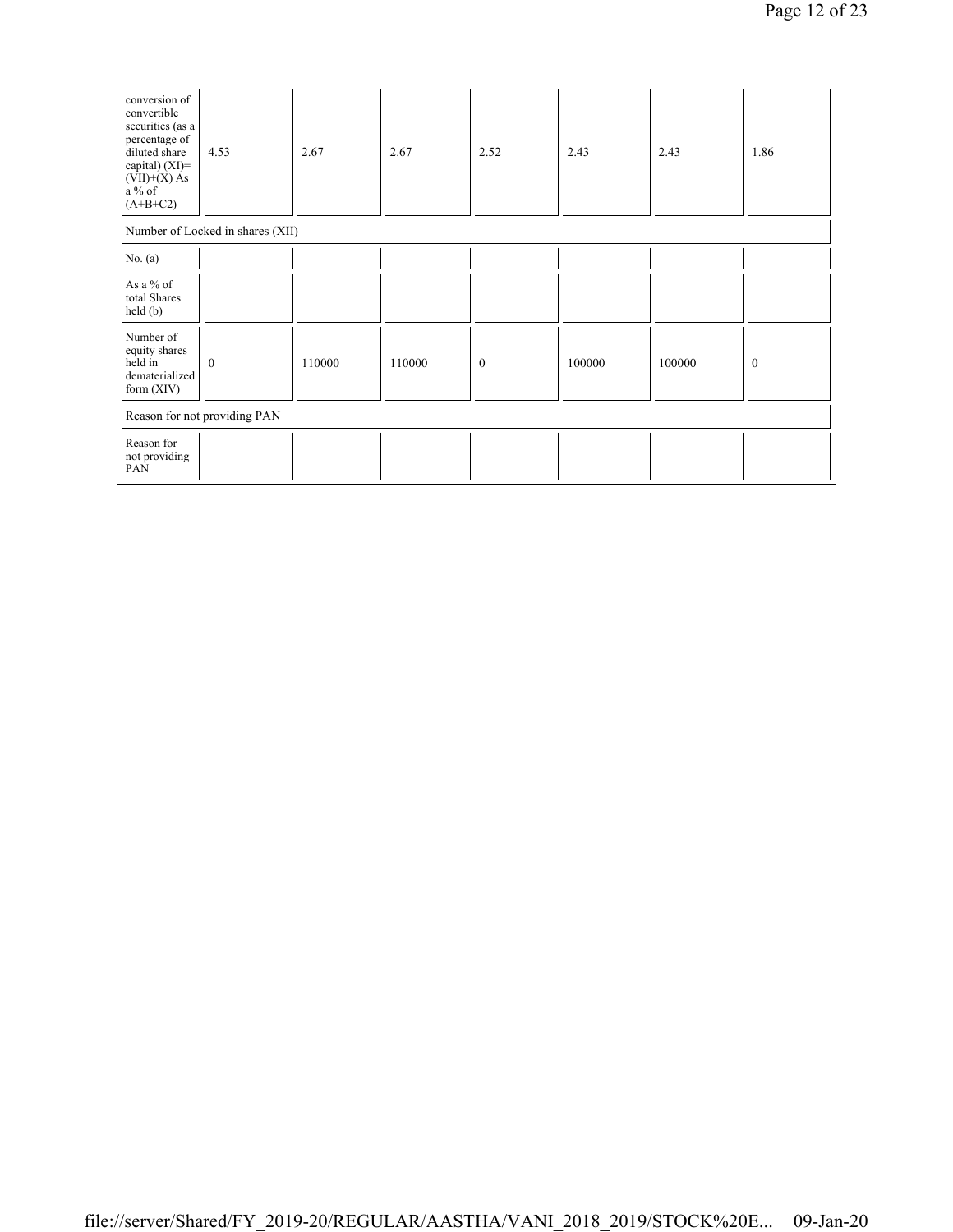|                                                                                                                                               | Individuals - ii. Individual shareholders holding nominal share capital in excess of Rs. 2 lakhs. |                                                               |                                |                                |                               |                               |                               |
|-----------------------------------------------------------------------------------------------------------------------------------------------|---------------------------------------------------------------------------------------------------|---------------------------------------------------------------|--------------------------------|--------------------------------|-------------------------------|-------------------------------|-------------------------------|
| Searial No.                                                                                                                                   | 8                                                                                                 | 9                                                             | 10                             | 11                             | 12                            | 13                            | 14                            |
| Name of the<br>Shareholders (I)                                                                                                               | <b>SATWANTI</b><br><b>BAJAJ</b>                                                                   | <b>NOOR</b><br><b>HASSAN</b>                                  | <b>RADHEY</b><br><b>SHAYAM</b> | <b>HERIKA</b><br><b>NARANG</b> | <b>GEETA</b><br><b>CHADHA</b> | <b>MANAN</b><br><b>NARANG</b> | <b>MANSI</b><br><b>NARANG</b> |
| PAN(II)                                                                                                                                       | AASPB4178Q                                                                                        | ADRPH9149M                                                    | BNKPS7076J                     | AHJPA5543N                     | AGGPC0379Q                    | ACJPN9853B                    | ABTPN4637N                    |
| No. of fully<br>paid up equity<br>shares held (IV)                                                                                            | 76800                                                                                             | 68800                                                         | 52400                          | 50000                          | 50000                         | 50000                         | 50000                         |
| No. Of Partly<br>paid-up equity<br>shares held (V)                                                                                            |                                                                                                   |                                                               |                                |                                |                               |                               |                               |
| No. Of shares<br>underlying<br>Depository<br>Receipts (VI)                                                                                    |                                                                                                   |                                                               |                                |                                |                               |                               |                               |
| Total nos.<br>shares held<br>$(VII) = (IV) +$<br>$(V)$ + $(VI)$                                                                               | 76800                                                                                             | 68800                                                         | 52400                          | 50000                          | 50000                         | 50000                         | 50000                         |
| Shareholding as<br>a % of total no.<br>of shares<br>(calculated as<br>per SCRR,<br>1957) (VIII) As<br>$a\%$ of<br>$(A+B+C2)$                  | 1.86                                                                                              | 1.67                                                          | 1.27                           | 1.21                           | 1.21                          | 1.21                          | 1.21                          |
|                                                                                                                                               |                                                                                                   | Number of Voting Rights held in each class of securities (IX) |                                |                                |                               |                               |                               |
| Class eg: X                                                                                                                                   | 76800                                                                                             | 68800                                                         | 52400                          | 50000                          | 50000                         | 50000                         | 50000                         |
| Class eg:y                                                                                                                                    |                                                                                                   |                                                               |                                |                                |                               |                               |                               |
| Total                                                                                                                                         | 76800                                                                                             | 68800                                                         | 52400                          | 50000                          | 50000                         | 50000                         | 50000                         |
| Total as a $\%$ of<br><b>Total Voting</b><br>rights                                                                                           | 1.86                                                                                              | 1.67                                                          | 1.27                           | 1.21                           | 1.21                          | 1.21                          | 1.21                          |
| No. Of Shares<br>Underlying<br>Outstanding<br>convertible<br>securities $(X)$                                                                 |                                                                                                   |                                                               |                                |                                |                               |                               |                               |
| No. of Shares<br>Underlying<br>Outstanding<br>Warrants $(X_i)$                                                                                |                                                                                                   |                                                               |                                |                                |                               |                               |                               |
| No. Of Shares<br>Underlying<br>Outstanding<br>convertible<br>securities and<br>No. Of<br>Warrants (Xi)<br>(a)                                 |                                                                                                   |                                                               |                                |                                |                               |                               |                               |
| Shareholding,<br>as a % assuming<br>full conversion<br>of convertible<br>securities (as a<br>percentage of<br>diluted share<br>capital) (XI)= | 1.86                                                                                              | 1.67                                                          | 1.27                           | 1.21                           | 1.21                          | 1.21                          | 1.21                          |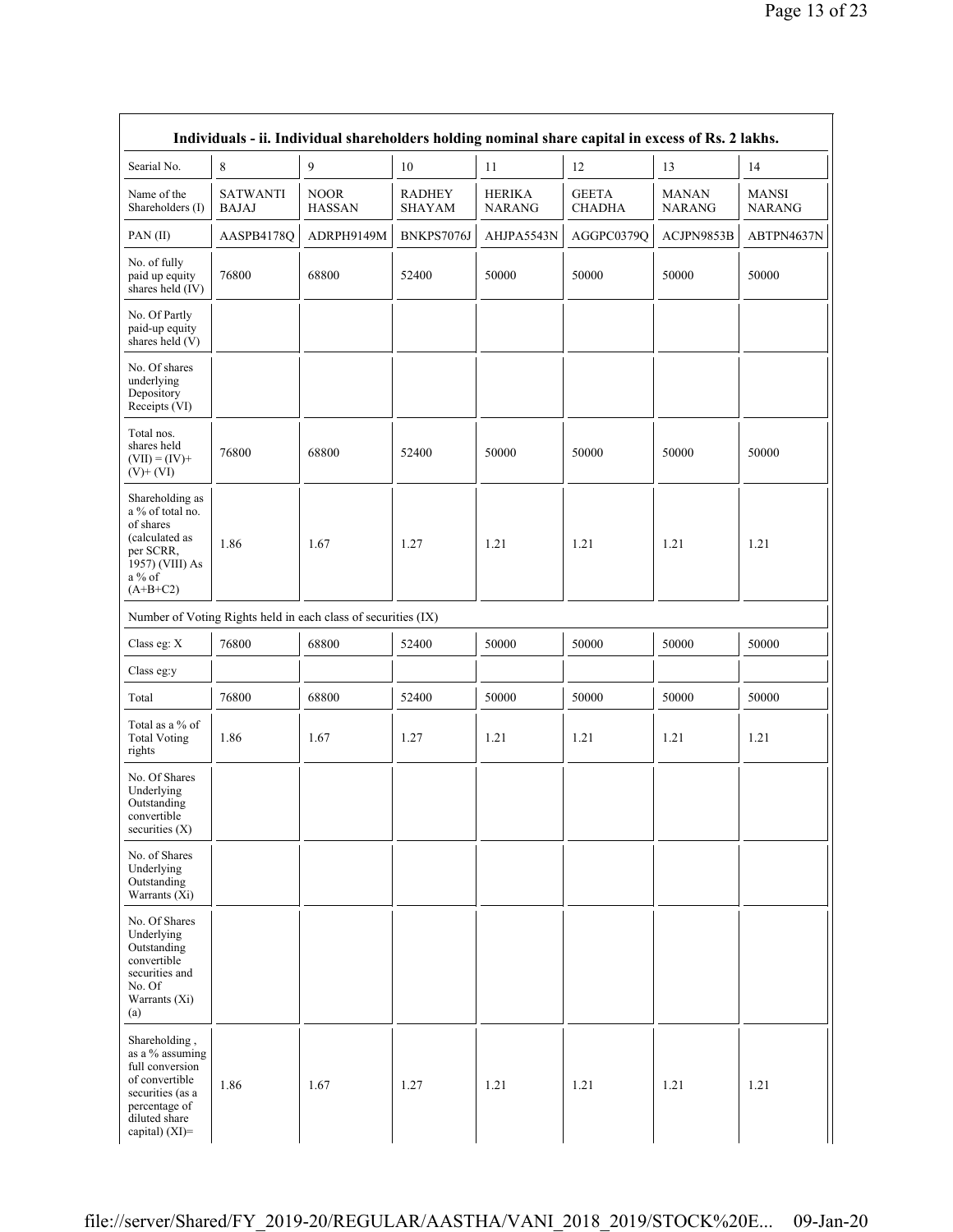| $(VII)+(X)$ As a<br>% of $(A+B+C2)$                                     |                                  |              |              |       |       |       |       |
|-------------------------------------------------------------------------|----------------------------------|--------------|--------------|-------|-------|-------|-------|
|                                                                         | Number of Locked in shares (XII) |              |              |       |       |       |       |
| No. $(a)$                                                               |                                  |              |              |       |       |       |       |
| As a % of total<br>Shares held (b)                                      |                                  |              |              |       |       |       |       |
| Number of<br>equity shares<br>held in<br>dematerialized<br>form $(XIV)$ | 76800                            | $\mathbf{0}$ | $\mathbf{0}$ | 50000 | 50000 | 50000 | 50000 |
| Reason for not providing PAN                                            |                                  |              |              |       |       |       |       |
| Reason for not<br>providing PAN                                         |                                  |              |              |       |       |       |       |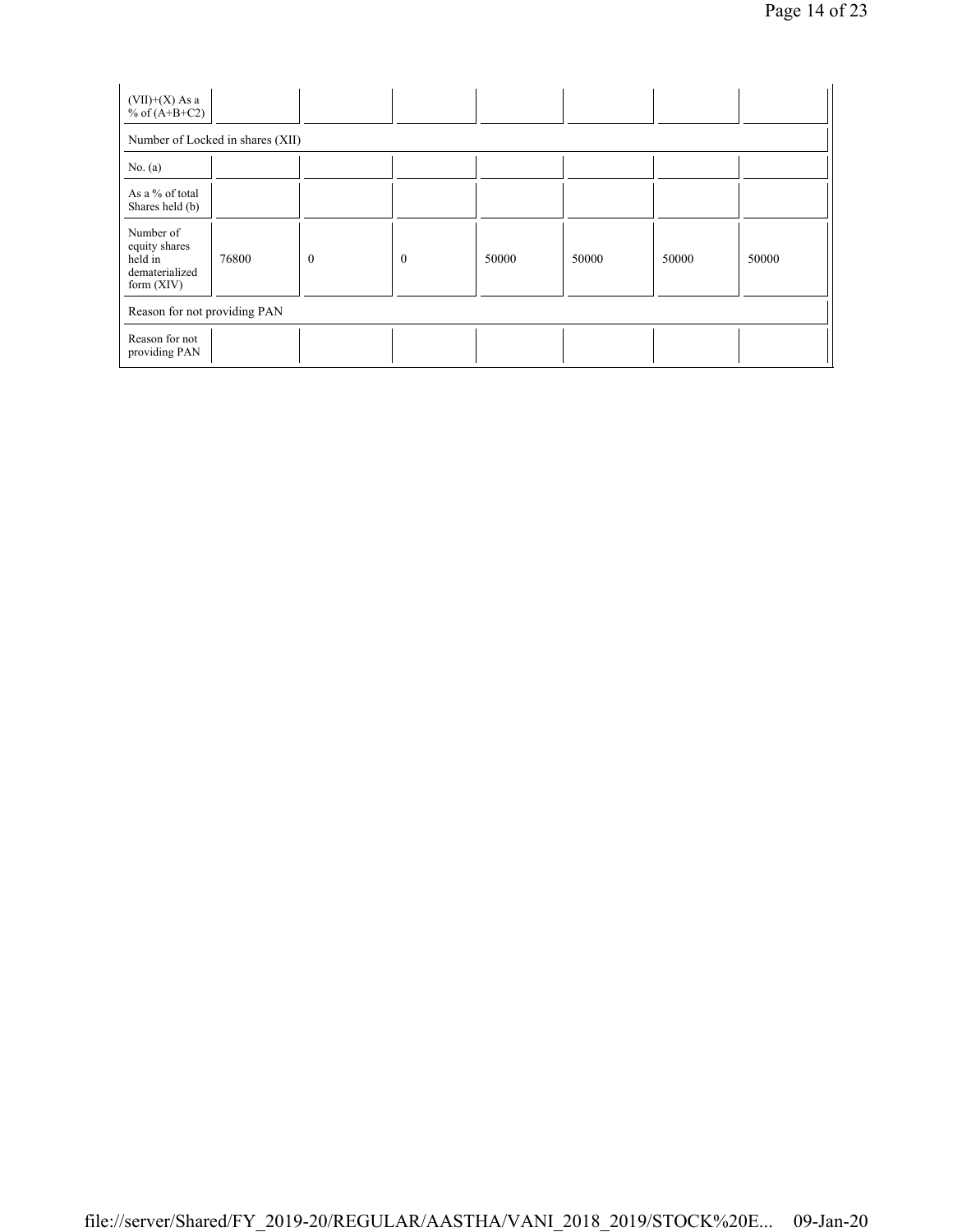|                                                                                                                                                                                                                              |                               |                  |                                 | Individuals - ii. Individual shareholders holding nominal share capital in excess of Rs. 2 lakhs. |                                 |                                                 |
|------------------------------------------------------------------------------------------------------------------------------------------------------------------------------------------------------------------------------|-------------------------------|------------------|---------------------------------|---------------------------------------------------------------------------------------------------|---------------------------------|-------------------------------------------------|
| Searial No.                                                                                                                                                                                                                  | 15                            | 16               | 17                              | 18                                                                                                | 19                              | 20                                              |
| Name of the<br>Shareholders (I)                                                                                                                                                                                              | <b>RAJIV</b><br><b>CHADHA</b> | Naveen<br>Narang | <b>SUMITRA</b><br><b>NARANG</b> | <b>SATISH</b><br><b>CHANDER</b><br><b>NARANG</b>                                                  | <b>BHALINDER</b><br><b>GHAI</b> | <b>ROMESH</b><br><b>CHANDER</b><br><b>BAJAJ</b> |
| PAN(II)                                                                                                                                                                                                                      | AAFPC2849C                    | AADPN0344D       | AADPN0343E                      | AAAPN0874H                                                                                        | AGVPG6895Q                      | AASPB4177B                                      |
| No. of fully paid<br>up equity shares<br>held $(IV)$                                                                                                                                                                         | 50000                         | 50000            | 50000                           | 50000                                                                                             | 45250                           | 41150                                           |
| No. Of Partly paid-<br>up equity shares<br>$\text{held}(V)$                                                                                                                                                                  |                               |                  |                                 |                                                                                                   |                                 |                                                 |
| No. Of shares<br>underlying<br>Depository<br>Receipts (VI)                                                                                                                                                                   |                               |                  |                                 |                                                                                                   |                                 |                                                 |
| Total nos. shares<br>held $(VII) = (IV) +$<br>$(V)$ + $(VI)$                                                                                                                                                                 | 50000                         | 50000            | 50000                           | 50000                                                                                             | 45250                           | 41150                                           |
| Shareholding as a<br>% of total no. of<br>shares (calculated<br>as per SCRR,<br>1957) (VIII) As a<br>% of $(A+B+C2)$                                                                                                         | 1.21                          | 1.21             | 1.21                            | 1.21                                                                                              | 1.1                             | 1                                               |
| Number of Voting Rights held in each class of securities (IX)                                                                                                                                                                |                               |                  |                                 |                                                                                                   |                                 |                                                 |
| Class eg: X                                                                                                                                                                                                                  | 50000                         | 50000            | 50000                           | 50000                                                                                             | 45250                           | 41150                                           |
| Class eg:y                                                                                                                                                                                                                   |                               |                  |                                 |                                                                                                   |                                 |                                                 |
| Total                                                                                                                                                                                                                        | 50000                         | 50000            | 50000                           | 50000                                                                                             | 45250                           | 41150                                           |
| Total as a % of<br><b>Total Voting rights</b>                                                                                                                                                                                | 1.21                          | 1.21             | 1.21                            | 1.21                                                                                              | 1.1                             | $\mathbf{1}$                                    |
| No. Of Shares<br>Underlying<br>Outstanding<br>convertible<br>securities $(X)$                                                                                                                                                |                               |                  |                                 |                                                                                                   |                                 |                                                 |
| No. of Shares<br>Underlying<br>Outstanding<br>Warrants (Xi)                                                                                                                                                                  |                               |                  |                                 |                                                                                                   |                                 |                                                 |
| No. Of Shares<br>Underlying<br>Outstanding<br>convertible<br>securities and No.<br>Of Warrants (Xi)<br>(a)                                                                                                                   |                               |                  |                                 |                                                                                                   |                                 |                                                 |
| Shareholding, as a<br>% assuming full<br>conversion of<br>convertible<br>securities (as a<br>percentage of<br>diluted share<br>capital) $(XI) = (VII)$<br>$+(X)$ As a % of<br>$(A+B+C2)$<br>Number of Locked in shares (XII) | 1.21                          | 1.21             | 1.21                            | 1.21                                                                                              | 1.1                             | 1                                               |
|                                                                                                                                                                                                                              |                               |                  |                                 |                                                                                                   |                                 |                                                 |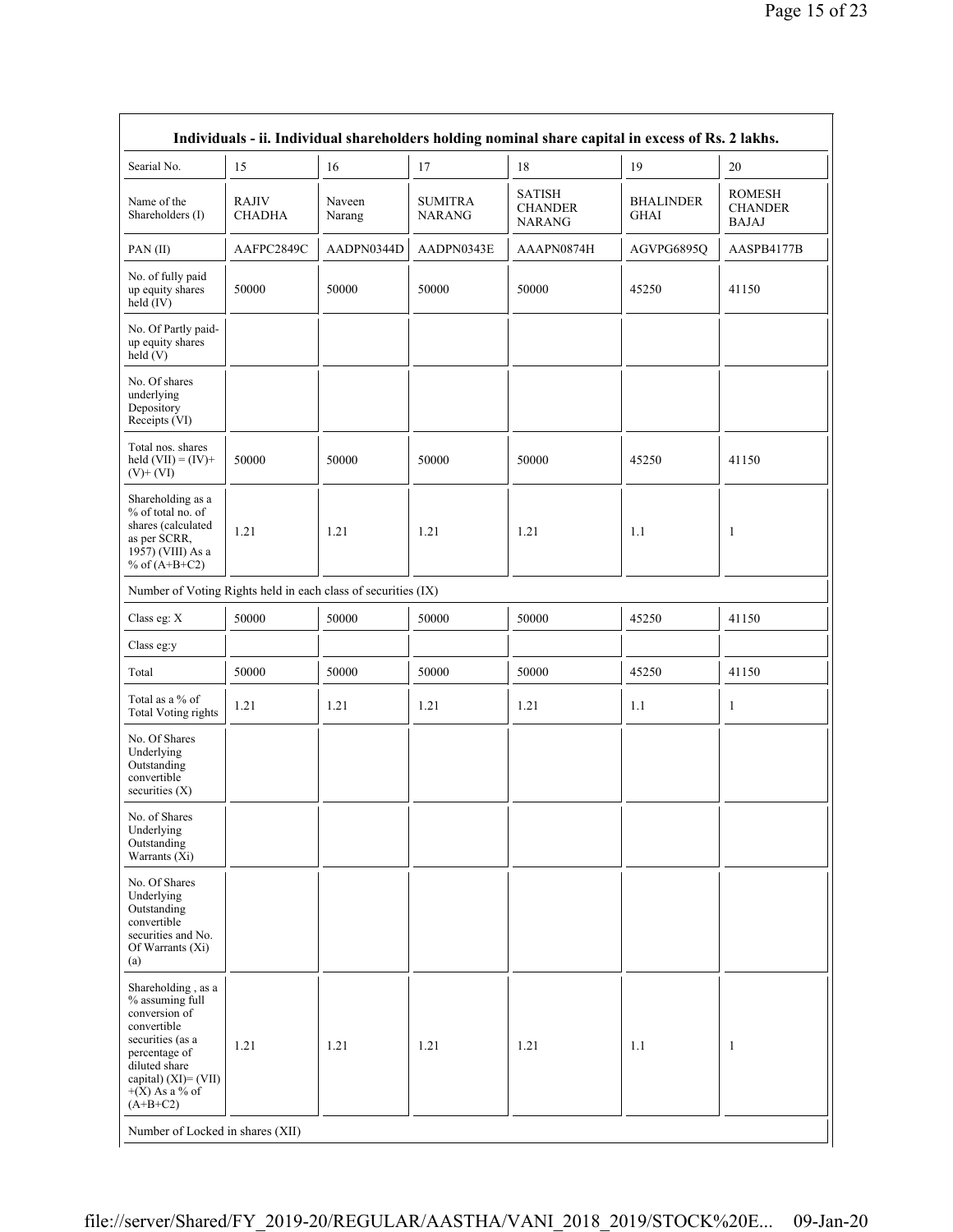| No. $(a)$                                                            |       |       |       |       |          |          |  |
|----------------------------------------------------------------------|-------|-------|-------|-------|----------|----------|--|
| As a % of total<br>Shares held (b)                                   |       |       |       |       |          |          |  |
| Number of equity<br>shares held in<br>dematerialized<br>form $(XIV)$ | 50000 | 50000 | 50000 | 50000 | $\Omega$ | $\theta$ |  |
| Reason for not providing PAN                                         |       |       |       |       |          |          |  |
| Reason for not<br>providing PAN                                      |       |       |       |       |          |          |  |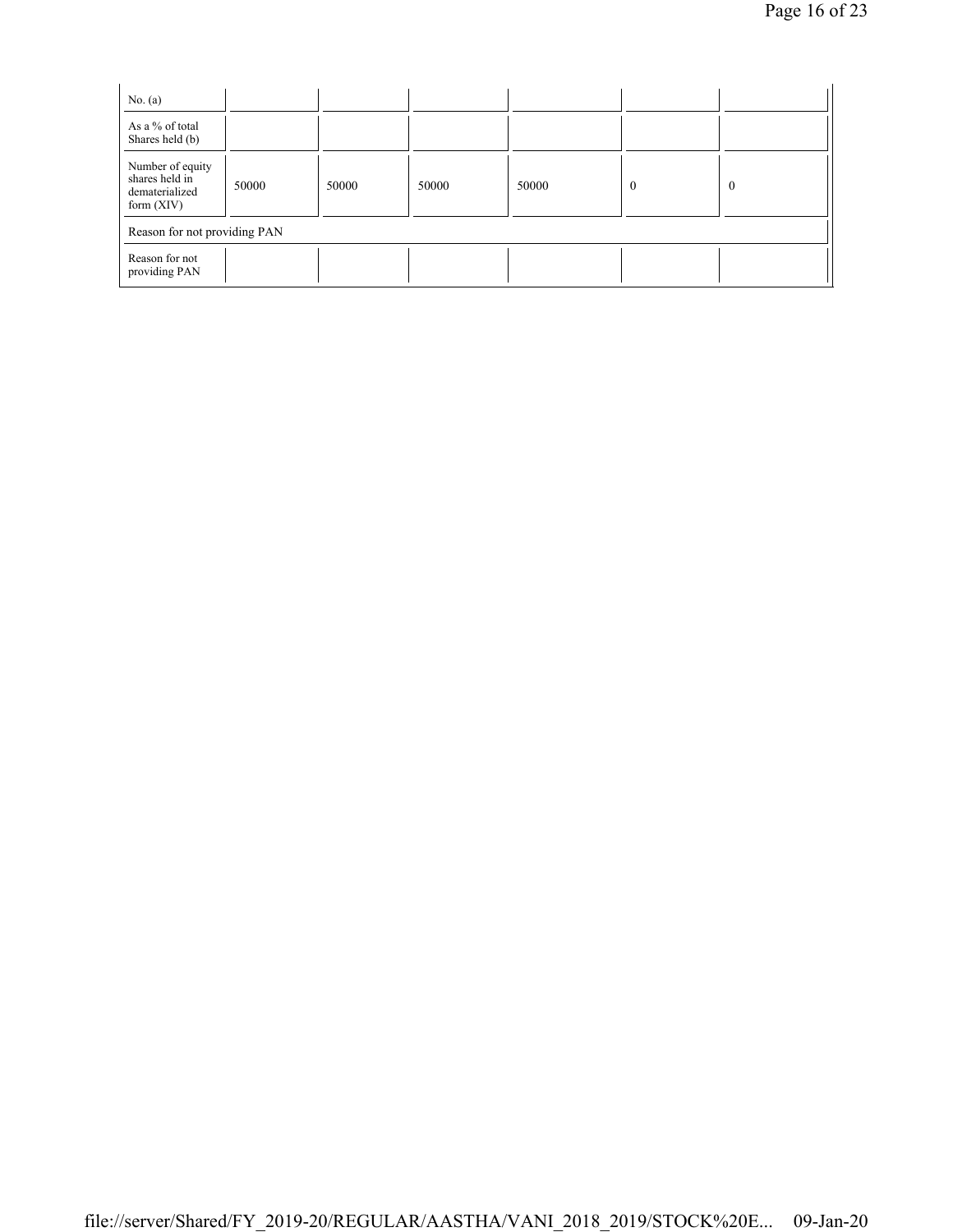|                                                                                                                                                                                       | Individuals - ii. Individual shareholders holding nominal share capital in excess of Rs. 2 lakhs. |
|---------------------------------------------------------------------------------------------------------------------------------------------------------------------------------------|---------------------------------------------------------------------------------------------------|
| Searial No.                                                                                                                                                                           |                                                                                                   |
| Name of the<br>Shareholders (I)                                                                                                                                                       | Click here to go back                                                                             |
| PAN(II)                                                                                                                                                                               | Total                                                                                             |
| No. of fully paid<br>up equity shares<br>held (IV)                                                                                                                                    | 1472000                                                                                           |
| No. Of Partly paid-<br>up equity shares<br>held (V)                                                                                                                                   |                                                                                                   |
| No. Of shares<br>underlying<br>Depository<br>Receipts (VI)                                                                                                                            |                                                                                                   |
| Total nos. shares<br>held $(VII) = (IV) +$<br>$(V)+(VI)$                                                                                                                              | 1472000                                                                                           |
| Shareholding as a<br>% of total no. of<br>shares (calculated<br>as per SCRR,<br>1957) (VIII) As a<br>% of $(A+B+C2)$                                                                  | 35.73                                                                                             |
| Number of Voting Rights held in each class of securities (IX)                                                                                                                         |                                                                                                   |
| Class eg: X                                                                                                                                                                           | 1472000                                                                                           |
| Class eg:y                                                                                                                                                                            |                                                                                                   |
| Total                                                                                                                                                                                 | 1472000                                                                                           |
| Total as a % of<br>Total Voting rights                                                                                                                                                | 35.73                                                                                             |
| No. Of Shares<br>Underlying<br>Outstanding<br>convertible<br>securities $(X)$                                                                                                         |                                                                                                   |
| No. of Shares<br>Underlying<br>Outstanding<br>Warrants $(X_i)$                                                                                                                        |                                                                                                   |
| No. Of Shares<br>Underlying<br>Outstanding<br>convertible<br>securities and No.<br>Of Warrants (Xi)<br>(a)                                                                            |                                                                                                   |
| Shareholding, as a<br>% assuming full<br>conversion of<br>convertible<br>securities (as a<br>percentage of<br>diluted share<br>capital) (XI)= (VII)<br>$+(X)$ As a % of<br>$(A+B+C2)$ | 35.73                                                                                             |
| Number of Locked in shares (XII)                                                                                                                                                      |                                                                                                   |
|                                                                                                                                                                                       |                                                                                                   |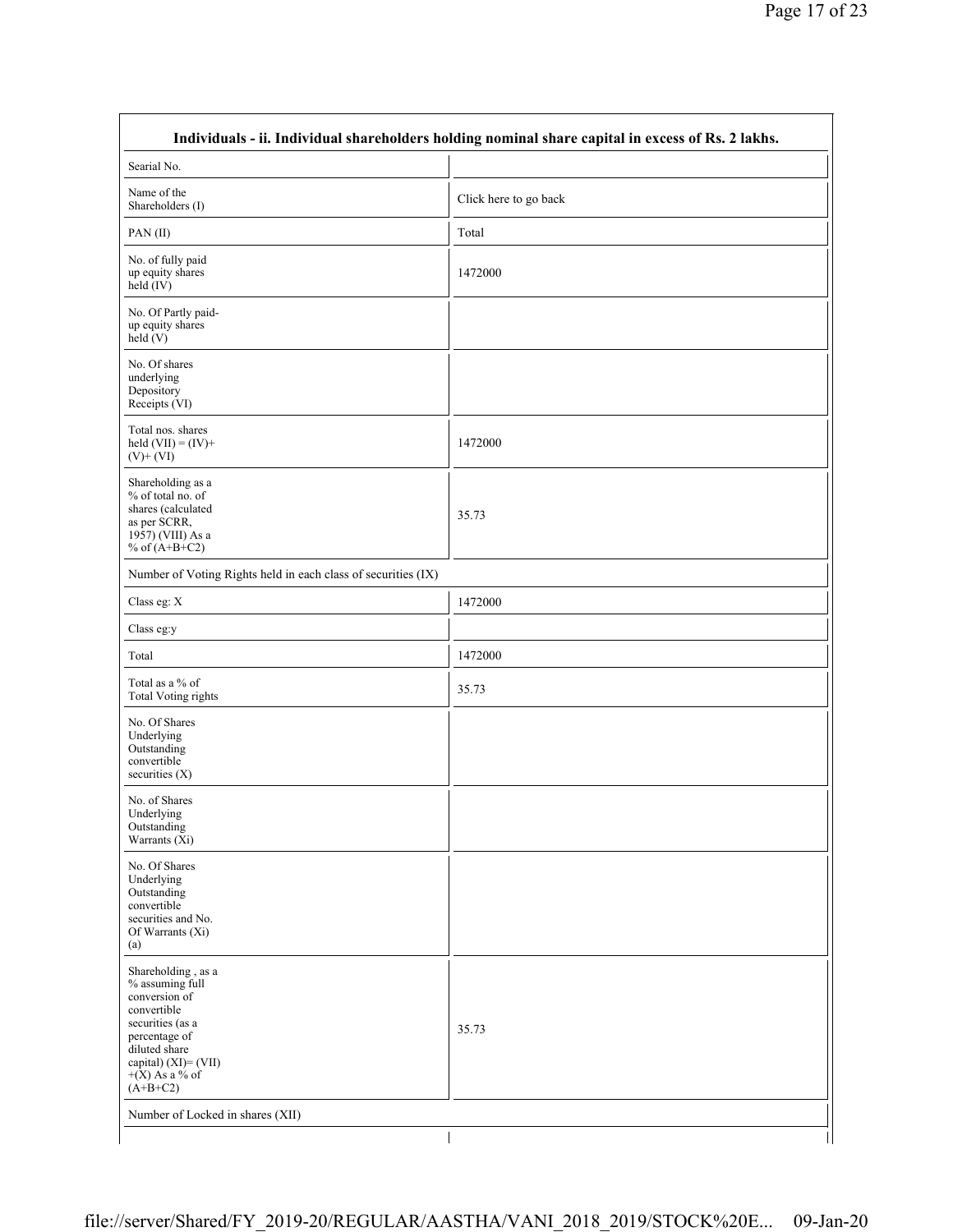| No. $(a)$                                                            |        |
|----------------------------------------------------------------------|--------|
| As a % of total<br>Shares held (b)                                   |        |
| Number of equity<br>shares held in<br>dematerialized<br>form $(XIV)$ | 896800 |
| Reason for not providing PAN                                         |        |
| Reason for not<br>providing PAN                                      |        |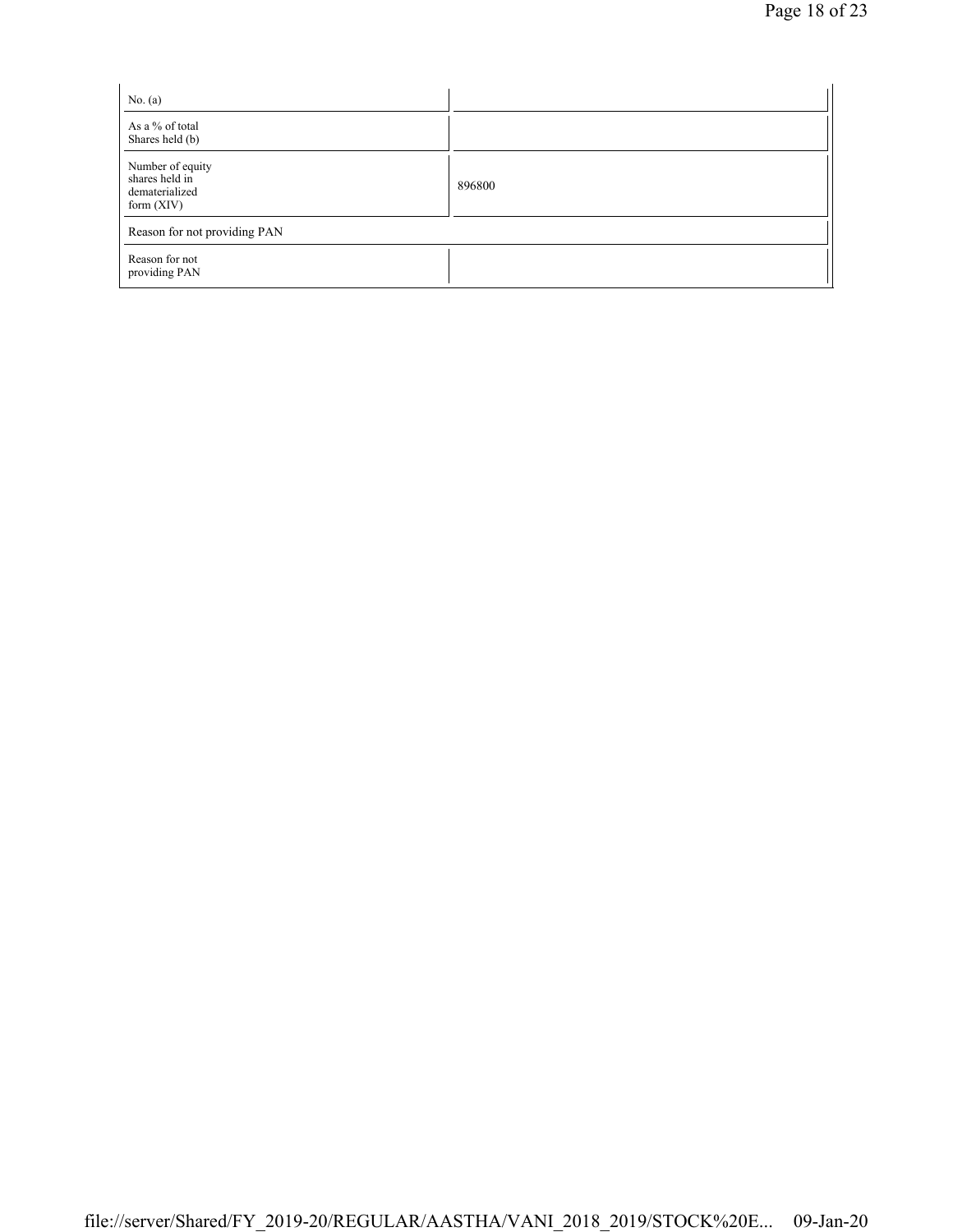|                                                                                                                            |                                                     |                                                               | Any Other (specify)                          |                                                                 |                                                                        |                                              |                                              |
|----------------------------------------------------------------------------------------------------------------------------|-----------------------------------------------------|---------------------------------------------------------------|----------------------------------------------|-----------------------------------------------------------------|------------------------------------------------------------------------|----------------------------------------------|----------------------------------------------|
| Searial No.                                                                                                                | $\mathbf{1}$                                        | 2                                                             | 3                                            | $\overline{4}$                                                  | 5                                                                      | 6                                            | 7                                            |
| Category                                                                                                                   | <b>Bodies</b><br>Corporate                          | <b>LLP</b>                                                    | <b>LLP</b>                                   | <b>LLP</b>                                                      | <b>Bodies</b><br>Corporate                                             | <b>HUF</b>                                   | <b>HUF</b>                                   |
| Category /<br>More than 1<br>percentage                                                                                    | More than 1<br>percentage of<br>shareholding        | More than 1<br>percentage of<br>shareholding                  | More than 1<br>percentage of<br>shareholding | More than 1<br>percentage of<br>shareholding                    | More than 1<br>percentage of<br>shareholding                           | More than 1<br>percentage of<br>shareholding | More than 1<br>percentage of<br>shareholding |
| Name of the<br>Shareholders<br>$($ I)                                                                                      | <b>NAU NIDH</b><br><b>FINANCE</b><br><b>LIMITED</b> | <b>MATRIX</b><br><b>INFORMATICS</b><br><b>LLP</b>             | <b>BANYAN</b><br>MANUFACTURING<br><b>LLP</b> | <b>AGASTHYA</b><br><b>AUTO</b><br><b>PRODUCTS</b><br><b>LLP</b> | <b>GLITZ</b><br><b>ADVERTISING</b><br><b>PRIVATE</b><br><b>LIMITED</b> | <b>MANAN</b><br><b>NARANG</b><br><b>HUF</b>  | <b>NAVEEN</b><br><b>NARANG</b><br><b>HUF</b> |
| $PAN$ (II)                                                                                                                 | AABCN5075G                                          | ABAFM1429Q                                                    | AAOFB8265C                                   | ABBFA9335N                                                      | AACCG8757B                                                             | AAJHM5838B                                   | AACHN4022M                                   |
| No. of the<br>Shareholders<br>$($ I                                                                                        | 1                                                   | 1                                                             | 1                                            | 1                                                               | 1                                                                      | $\mathbf{1}$                                 | 1                                            |
| No. of fully<br>paid up equity<br>shares held<br>(IV)                                                                      | 1000000                                             | 110000                                                        | 110000                                       | 100000                                                          | 100000                                                                 | 50000                                        | 50000                                        |
| No. Of Partly<br>paid-up equity<br>shares held<br>(V)                                                                      |                                                     |                                                               |                                              |                                                                 |                                                                        |                                              |                                              |
| No. Of shares<br>underlying<br>Depository<br>Receipts (VI)                                                                 |                                                     |                                                               |                                              |                                                                 |                                                                        |                                              |                                              |
| Total nos.<br>shares held<br>$(VII) = (IV) +$<br>$(V)$ + $(VI)$                                                            | 1000000                                             | 110000                                                        | 110000                                       | 100000                                                          | 100000                                                                 | 50000                                        | 50000                                        |
| Shareholding<br>as a % of total<br>no. of shares<br>(calculated as<br>per SCRR,<br>1957) (VIII)<br>As a % of<br>$(A+B+C2)$ | 24.27                                               | 2.67                                                          | 2.67                                         | 2.43                                                            | 2.43                                                                   | 1.21                                         | 1.21                                         |
|                                                                                                                            |                                                     | Number of Voting Rights held in each class of securities (IX) |                                              |                                                                 |                                                                        |                                              |                                              |
| Class eg: X                                                                                                                | 1000000                                             | 110000                                                        | 110000                                       | 100000                                                          | 100000                                                                 | 50000                                        | 50000                                        |
| Class eg:y                                                                                                                 |                                                     |                                                               |                                              |                                                                 |                                                                        |                                              |                                              |
| Total                                                                                                                      | 1000000                                             | 110000                                                        | 110000                                       | 100000                                                          | 100000                                                                 | 50000                                        | 50000                                        |
| Total as a %<br>of Total<br>Voting rights                                                                                  | 24.27                                               | 2.67                                                          | 2.67                                         | 2.43                                                            | 2.43                                                                   | 1.21                                         | 1.21                                         |
| No. Of Shares<br>Underlying<br>Outstanding<br>convertible<br>securities (X)                                                |                                                     |                                                               |                                              |                                                                 |                                                                        |                                              |                                              |
| No. of Shares<br>Underlying<br>Outstanding<br>Warrants $(X_i)$                                                             |                                                     |                                                               |                                              |                                                                 |                                                                        |                                              |                                              |
| No. Of Shares                                                                                                              |                                                     |                                                               |                                              |                                                                 |                                                                        |                                              |                                              |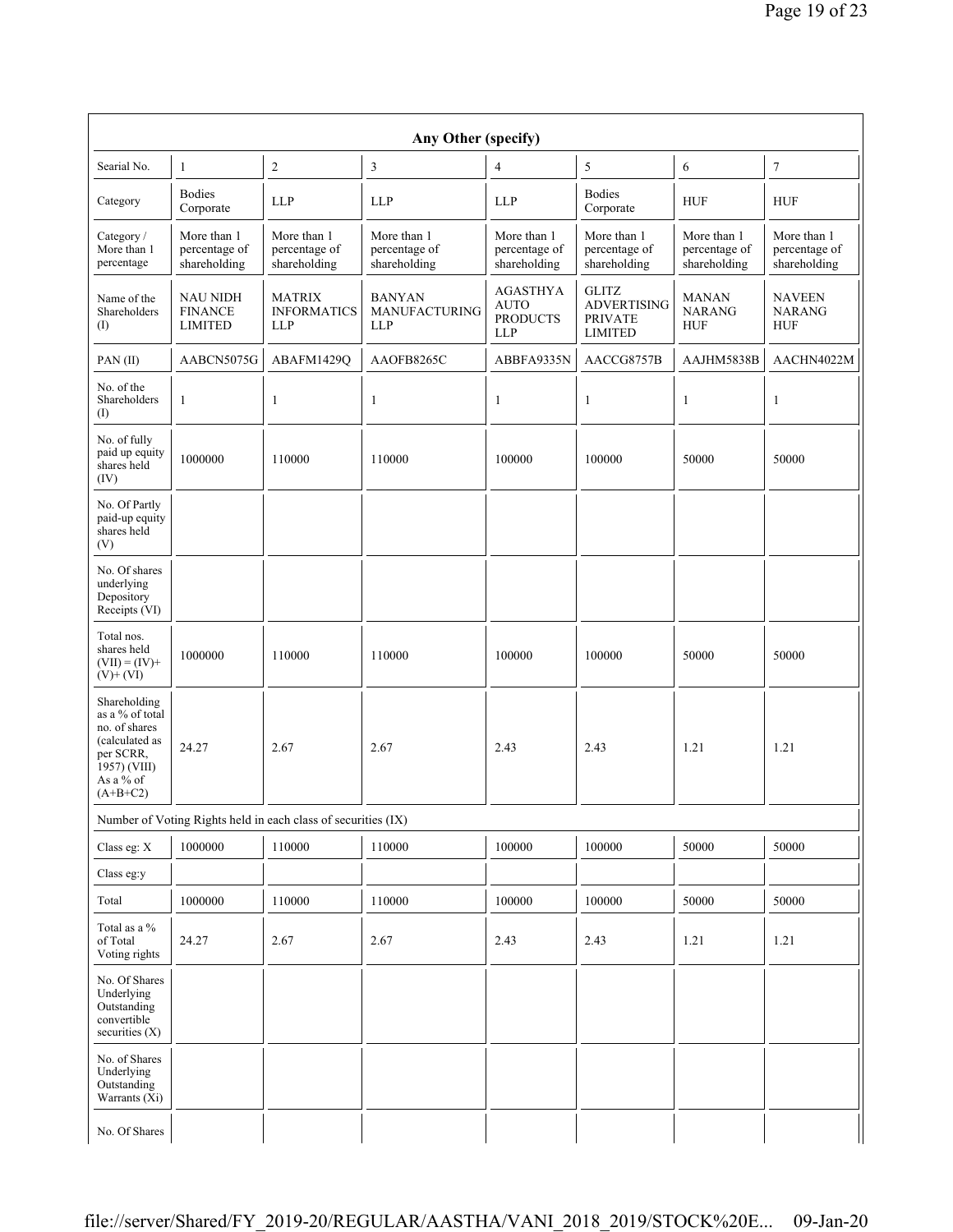| Underlying<br>Outstanding<br>convertible<br>securities and<br>No. Of<br>Warrants (Xi)<br>(a)                                                                                                    |                                  |                  |                  |                  |          |       |       |
|-------------------------------------------------------------------------------------------------------------------------------------------------------------------------------------------------|----------------------------------|------------------|------------------|------------------|----------|-------|-------|
| Shareholding,<br>as a $\%$<br>assuming full<br>conversion of<br>convertible<br>securities (as a<br>percentage of<br>diluted share<br>capital) (XI)=<br>$(VII)+(X)$ As<br>$a\%$ of<br>$(A+B+C2)$ | 24.27                            | 2.67             | 2.67             | 2.43             | 2.43     | 1.21  | 1.21  |
|                                                                                                                                                                                                 | Number of Locked in shares (XII) |                  |                  |                  |          |       |       |
| No. $(a)$                                                                                                                                                                                       |                                  |                  |                  |                  |          |       |       |
| As a % of<br>total Shares<br>held (b)                                                                                                                                                           |                                  |                  |                  |                  |          |       |       |
| Number of<br>equity shares<br>held in<br>dematerialized<br>form $(XIV)$                                                                                                                         | 1000000                          | $\boldsymbol{0}$ | $\boldsymbol{0}$ | $\boldsymbol{0}$ | $\bf{0}$ | 50000 | 50000 |
|                                                                                                                                                                                                 | Reason for not providing PAN     |                  |                  |                  |          |       |       |
| Reason for<br>not providing<br>PAN                                                                                                                                                              |                                  |                  |                  |                  |          |       |       |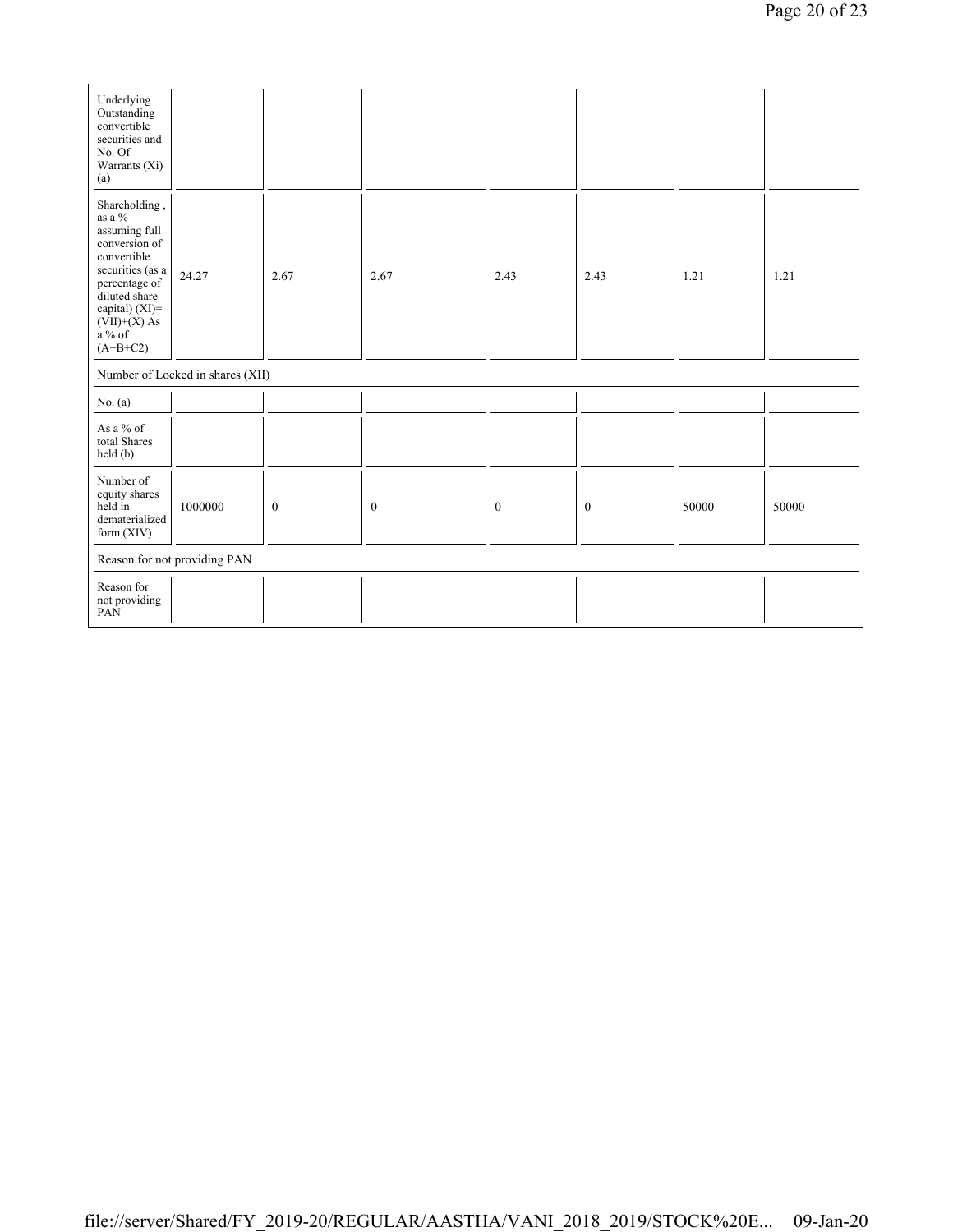|                                                                                                                      | Any Other (specify)                                           |                       |  |  |  |  |
|----------------------------------------------------------------------------------------------------------------------|---------------------------------------------------------------|-----------------------|--|--|--|--|
| Searial No.                                                                                                          | 8                                                             |                       |  |  |  |  |
| Category                                                                                                             | <b>HUF</b>                                                    |                       |  |  |  |  |
| Category / More<br>than 1 percentage                                                                                 | More than 1 percentage of shareholding                        |                       |  |  |  |  |
| Name of the<br>Shareholders (I)                                                                                      | <b>S C NARANG AND SONS HUF</b>                                | Click here to go back |  |  |  |  |
| PAN(II)                                                                                                              | AAAHS6461F                                                    | Total                 |  |  |  |  |
| No. of the<br>Shareholders (I)                                                                                       | 1                                                             | $\boldsymbol{0}$      |  |  |  |  |
| No. of fully paid<br>up equity shares<br>held (IV)                                                                   | 50000                                                         | $\boldsymbol{0}$      |  |  |  |  |
| No. Of Partly paid-<br>up equity shares<br>held (V)                                                                  |                                                               |                       |  |  |  |  |
| No. Of shares<br>underlying<br>Depository<br>Receipts (VI)                                                           |                                                               |                       |  |  |  |  |
| Total nos. shares<br>held $(VII) = (IV) +$<br>$(V)+(VI)$                                                             | 50000                                                         | $\boldsymbol{0}$      |  |  |  |  |
| Shareholding as a<br>% of total no. of<br>shares (calculated<br>as per SCRR,<br>1957) (VIII) As a<br>% of $(A+B+C2)$ | 1.21                                                          | $\mathbf{0}$          |  |  |  |  |
|                                                                                                                      | Number of Voting Rights held in each class of securities (IX) |                       |  |  |  |  |
| Class eg: X                                                                                                          | 50000                                                         | $\boldsymbol{0}$      |  |  |  |  |
| Class eg:y                                                                                                           |                                                               |                       |  |  |  |  |
| Total                                                                                                                | 50000                                                         | $\boldsymbol{0}$      |  |  |  |  |
| Total as a % of<br><b>Total Voting rights</b>                                                                        | 1.21                                                          | $\boldsymbol{0}$      |  |  |  |  |
| No. Of Shares<br>Underlying<br>Outstanding<br>convertible<br>securities (X)                                          |                                                               |                       |  |  |  |  |
| No. of Shares<br>Underlying<br>Outstanding<br>Warrants $(X_i)$                                                       |                                                               |                       |  |  |  |  |
| No. Of Shares<br>Underlying<br>Outstanding<br>convertible<br>securities and No.<br>Of Warrants (Xi)<br>(a)           |                                                               |                       |  |  |  |  |
| Shareholding, as a<br>% assuming full<br>conversion of<br>convertible<br>securities (as a                            |                                                               |                       |  |  |  |  |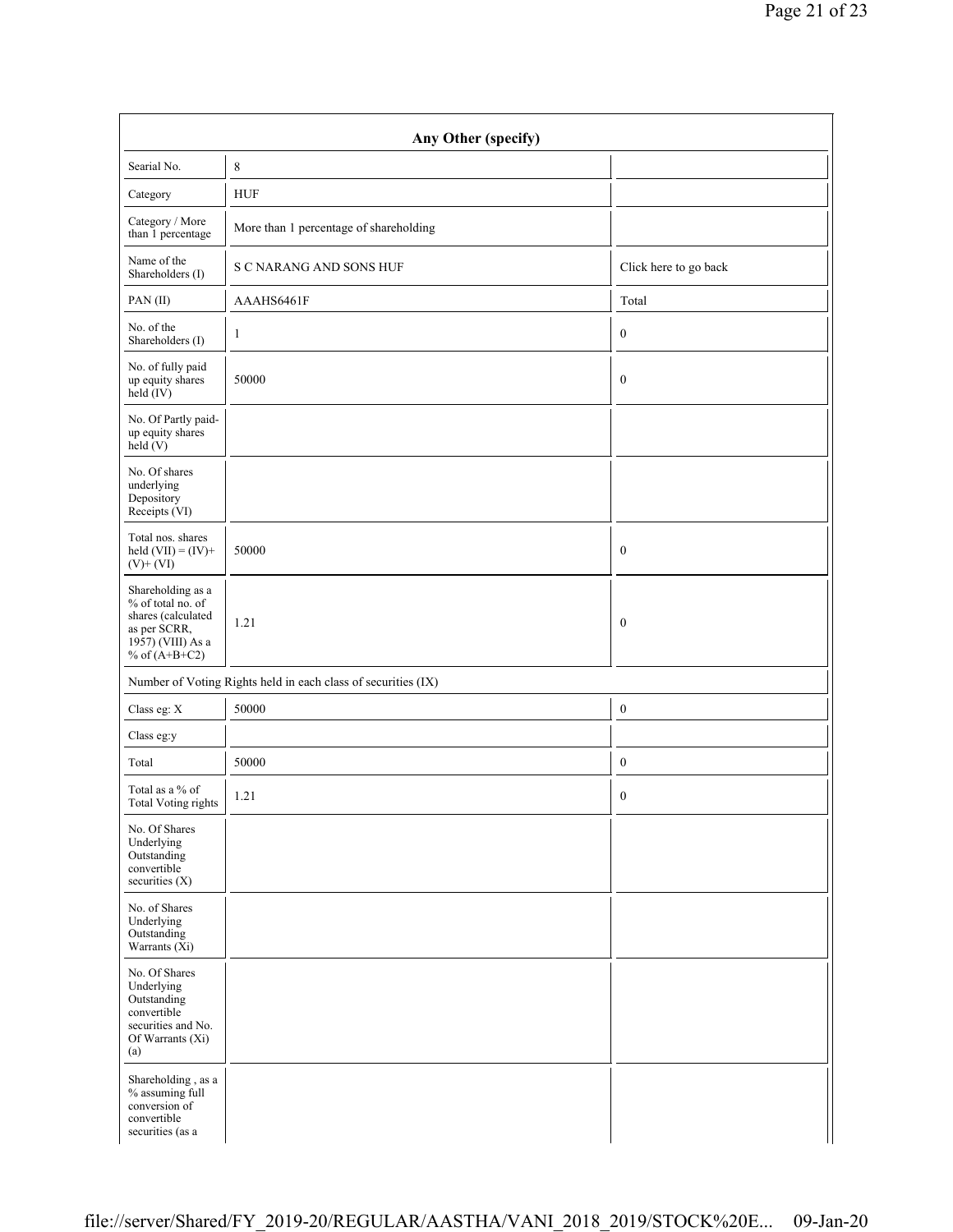| percentage of<br>diluted share<br>capital) (XI)= (VII)<br>$+(X)$ As a % of<br>$(A+B+C2)$ | 1.21  | $\overline{0}$ |
|------------------------------------------------------------------------------------------|-------|----------------|
| Number of Locked in shares (XII)                                                         |       |                |
| No. $(a)$                                                                                |       |                |
| As a % of total<br>Shares held (b)                                                       |       |                |
| Number of equity<br>shares held in<br>dematerialized<br>form $(XIV)$                     | 50000 | $\overline{0}$ |
| Reason for not providing PAN                                                             |       |                |
| Reason for not<br>providing PAN                                                          |       |                |